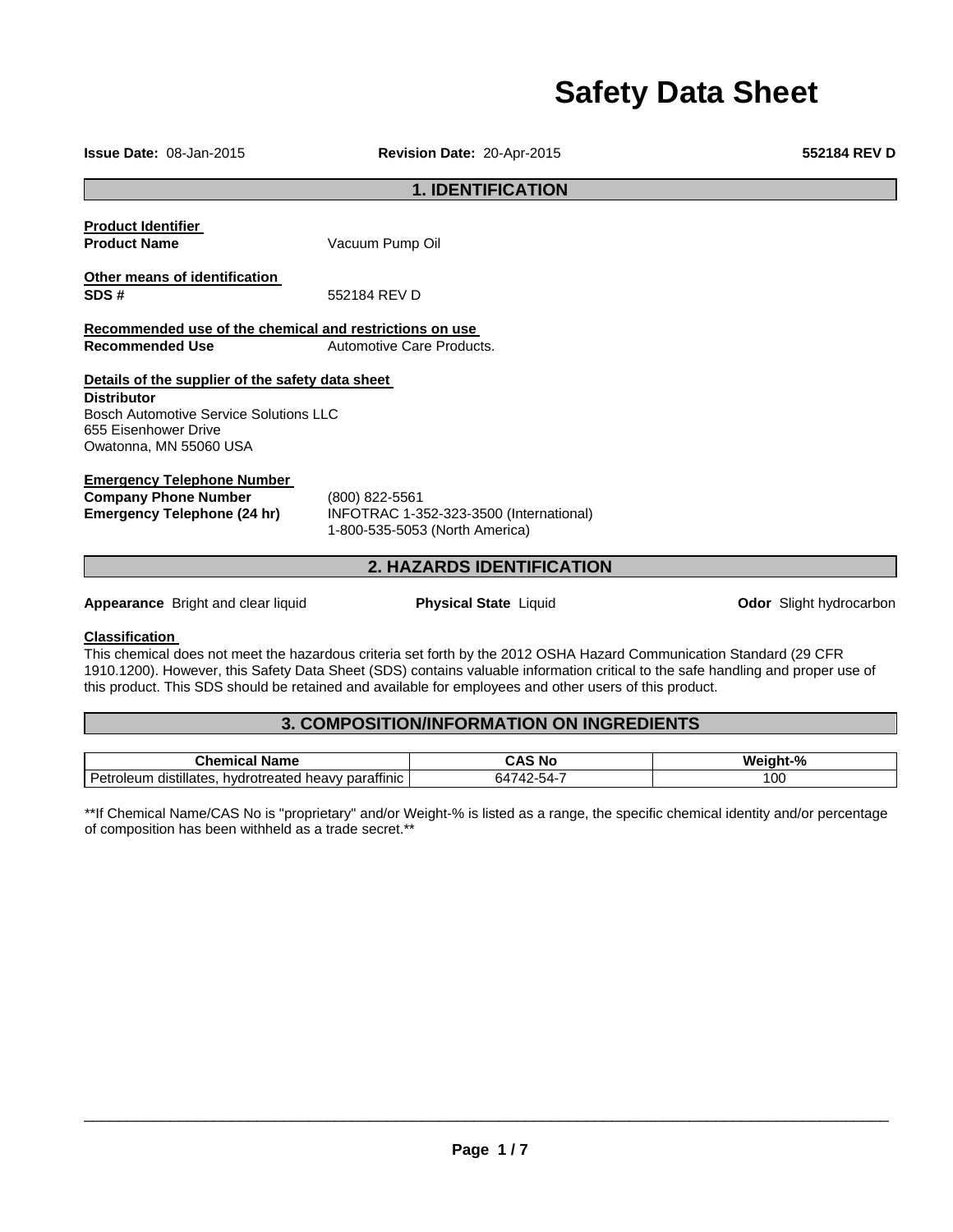# $\Box$ **4. FIRST-AID MEASURES**

# **First Aid Measures**

| <b>Eye Contact</b>  | Rinse immediately with plenty of water, also under the eyelids, for at least 15 minutes. If<br>irritation develops or persists seek medical attention.                                                                                                                                                         |
|---------------------|----------------------------------------------------------------------------------------------------------------------------------------------------------------------------------------------------------------------------------------------------------------------------------------------------------------|
| <b>Skin Contact</b> | Wash skin with soap and water. Take off contaminated clothing and wash it before reuse. If<br>irritation persists, seek medical attention.                                                                                                                                                                     |
| <b>Inhalation</b>   | Vaporization is not expected at ambient temperatures. This material is not expected to<br>cause inhalation-related disorders under anticipated conditions of use. In case of<br>overexposure, move the person to fresh air. If not breathing, give artificial respiration. Get<br>immediate medical attention. |
| Ingestion           | Do not induce vomiting. Give large quantities of water. Get medical attention. Never give<br>anything by mouth to an unconscious person.                                                                                                                                                                       |

#### **Most important symptoms and effects**

**Symptoms** Not determined.

#### **Indication of any immediate medical attention and special treatment needed**

**Notes to Physician**  Treat symptomatically.

# **5. FIRE-FIGHTING MEASURES**

# **Suitable Extinguishing Media**

Carbon dioxide (CO2). Dry chemical. Foam. Water spray (fog).

**Unsuitable Extinguishing Media** Water may be ineffective, but can be used to protect firefighters and cool containers. Do not use water jet as an extinguisher, as this will spread the fire.

#### **Specific Hazards Arising from the Chemical**

Combustion products may be toxic.

#### **Protective equipment and precautions for firefighters**

As in any fire, wear self-contained breathing apparatus pressure-demand, MSHA/NIOSH (approved or equivalent) and full protective gear.

# **6. ACCIDENTAL RELEASE MEASURES**

#### **Personal precautions, protective equipment and emergency procedures**

| <b>Personal Precautions</b>                          | Use personal protection recommended in Section 8.                                                                                                                   |
|------------------------------------------------------|---------------------------------------------------------------------------------------------------------------------------------------------------------------------|
| <b>Environmental Precautions</b>                     | Prevent from entering into soil, ditches, sewers, waterways and/or groundwater. See<br>Section 12, Ecological Information. See Section 13: DISPOSAL CONSIDERATIONS. |
| Methods and material for containment and cleaning up |                                                                                                                                                                     |
| <b>Methods for Containment</b>                       | Prevent further leakage or spillage if safe to do so.                                                                                                               |

| Methods for Clean-Up | Contain and collect with an inert absorbent and place into an appropriate container for |
|----------------------|-----------------------------------------------------------------------------------------|
|                      | disposal. Spill area may be slippery.                                                   |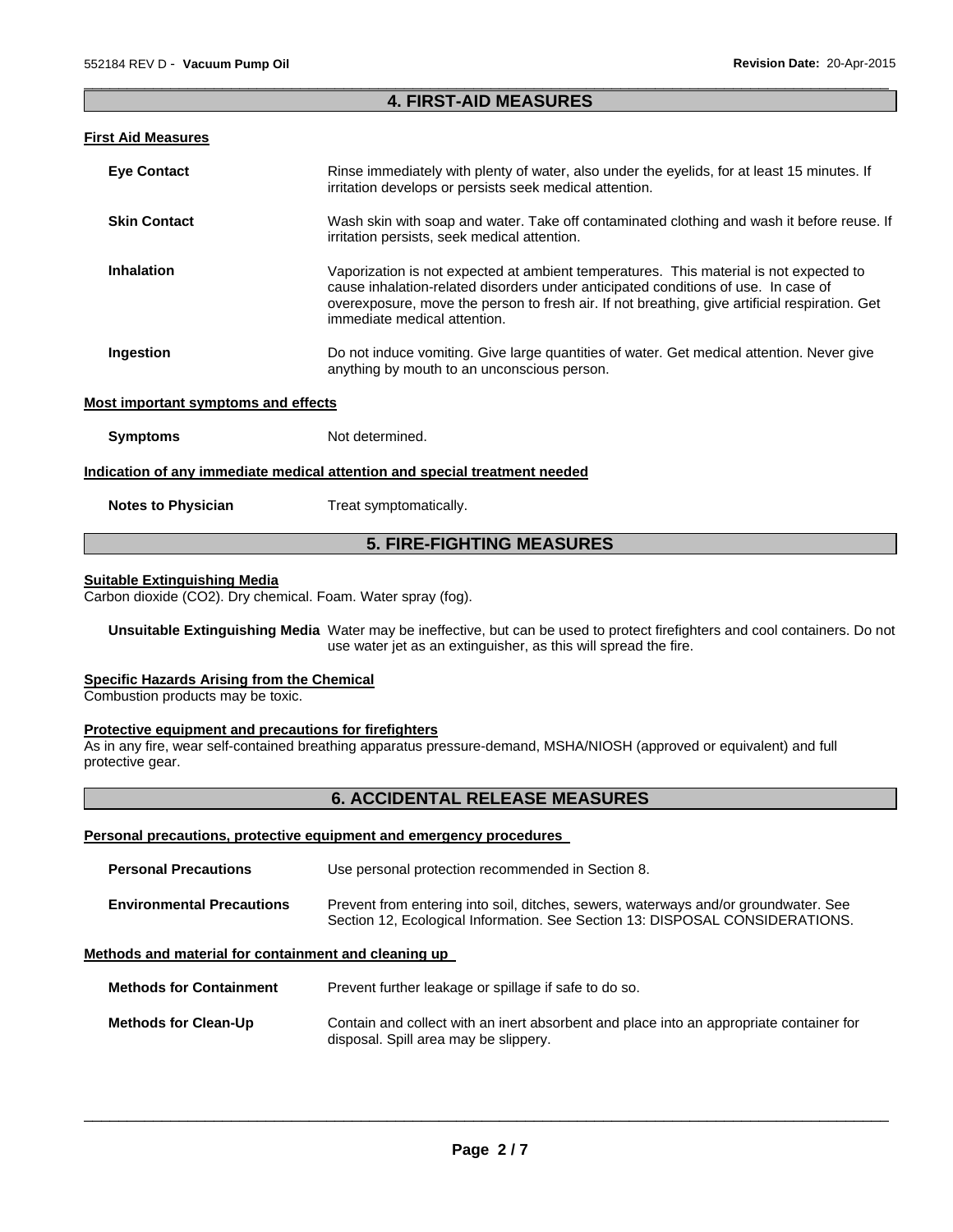# $\Box$ **7. HANDLING AND STORAGE**

# **Precautions for safe handling**

| Advice on Safe Handling | Handle in accordance with good industrial hygiene and safety practice. Use personal        |
|-------------------------|--------------------------------------------------------------------------------------------|
|                         | protection recommended in Section 8. Avoid contact with skin, eyes or clothing. Wash face, |
|                         | hands, and any exposed skin thoroughly after handling. Keep containers closed when not in  |
|                         | use. Keep away from heat/sparks/open flames/hot surfaces. — No smoking.                    |

# **Conditions for safe storage, including any incompatibilities**

**Storage Conditions Keep container tightly closed and store in a cool, dry and well-ventilated place.** 

**Incompatible Materials Strong oxidizing agents.** 

# **8. EXPOSURE CONTROLS/PERSONAL PROTECTION**

| <b>Exposure Guidelines</b>                                            | No exposure limits noted for ingredient(s). The following information is given as general<br>quidance |  |
|-----------------------------------------------------------------------|-------------------------------------------------------------------------------------------------------|--|
| <b>Appropriate engineering controls</b>                               |                                                                                                       |  |
| <b>Engineering Controls</b>                                           | Ensure adequate ventilation, especially in confined areas. Eyewash stations. Showers.                 |  |
| Individual protection measures, such as personal protective equipment |                                                                                                       |  |

| <b>Eye/Face Protection</b>      | Chemical splash goggles or face shield.                                                                 |
|---------------------------------|---------------------------------------------------------------------------------------------------------|
| <b>Skin and Body Protection</b> | Chemical resistant, impermeable gloves. Suitable protective clothing.                                   |
| <b>Respiratory Protection</b>   | Not required under normal conditions. If recommended levels are exceeded, respiratory                   |
|                                 | protection must be selected to assure compliance with OSHA Standard 29CFR 1910.134.                     |
|                                 | Conoral Hypiano Conoiderational legale in essendence with great industrial hypiano and estaty prostice. |

**General Hygiene Considerations** Handle in accordance with good industrial hygiene and safety practice.

# **9. PHYSICAL AND CHEMICAL PROPERTIES**

# **Information on basic physical and chemical properties**

| <b>Physical State</b>               | Liquid                  |                       |                    |
|-------------------------------------|-------------------------|-----------------------|--------------------|
| Appearance                          | Bright and clear liquid | Odor                  | Slight hydrocarbon |
| Color                               | Bright and clear        | <b>Odor Threshold</b> | Not determined     |
| <b>Property</b>                     | <b>Values</b>           | Remarks • Method      |                    |
| рH                                  | Not determined          |                       |                    |
| <b>Melting Point/Freezing Point</b> | Not determined          |                       |                    |
| <b>Boiling Point/Boiling Range</b>  | Not determined          |                       |                    |
| <b>Flash Point</b>                  | 216 °C / 421 °F         | COC                   |                    |
| <b>Evaporation Rate</b>             | Not determined          |                       |                    |
| <b>Flammability (Solid, Gas)</b>    | Liquid-not applicable   |                       |                    |
| <b>Upper Flammability Limits</b>    | Not determined          |                       |                    |
| <b>Lower Flammability Limit</b>     | Not determined          |                       |                    |
| <b>Vapor Pressure</b>               | Not determined          |                       |                    |
| <b>Vapor Density</b>                | Not determined          |                       |                    |
| <b>Specific Gravity</b>             | 0.9158                  | @ 60°F                |                    |
| <b>Water Solubility</b>             | Negligible              |                       |                    |
| Solubility in other solvents        | Not determined          |                       |                    |
| <b>Partition Coefficient</b>        | Not determined          |                       |                    |
| <b>Auto-ignition Temperature</b>    | Not determined          |                       |                    |
| <b>Decomposition Temperature</b>    | Not determined          |                       |                    |
| <b>Kinematic Viscosity</b>          | Not determined          |                       |                    |
| <b>Dynamic Viscosity</b>            | Not determined          |                       |                    |
| <b>Explosive Properties</b>         | Not determined          |                       |                    |
| <b>Oxidizing Properties</b>         | Not determined          |                       |                    |
|                                     |                         |                       |                    |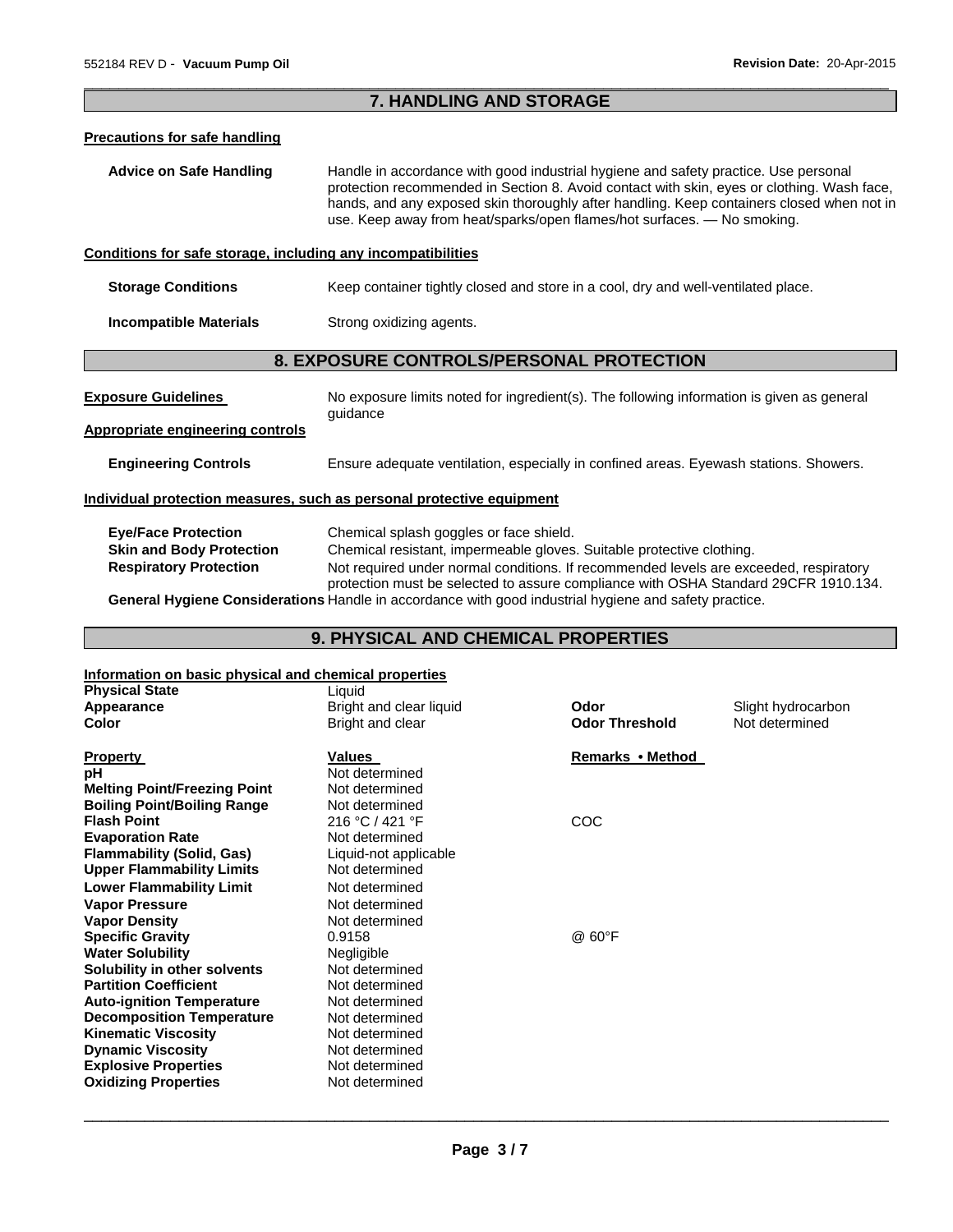# $\Box$ **10. STABILITY AND REACTIVITY**

#### **Reactivity**

Not reactive under normal conditions.

#### **Chemical Stability**

Stable under recommended storage conditions.

#### **Possibility of Hazardous Reactions**

None under normal processing.

#### **Hazardous Polymerization** Hazardous polymerization does not occur.

# **Conditions to Avoid**

Keep separated from incompatible substances. Keep out of reach of children.

#### **Incompatible Materials**

Strong oxidizing agents.

# **Hazardous Decomposition Products**

Smoke, carbon monoxide, carbon dioxide, aldehydes, and other products of incomplete combustion including oxides of nitrogen and sulfur.

# **11. TOXICOLOGICAL INFORMATION**

# **Information on likely routes of exposure**

| <b>Product Information</b>                    |                                  |
|-----------------------------------------------|----------------------------------|
| <b>Eve Contact</b>                            | Avoid contact with eyes.         |
| <b>Skin Contact</b>                           | Avoid contact with skin.         |
| <b>Inhalation</b>                             | Avoid breathing vapors or mists. |
| Ingestion                                     | Do not ingest.                   |
| <b>Component Information</b><br>Not available |                                  |

## **Information on physical, chemical and toxicological effects**

**Symptoms** Please see section 4 of this SDS for symptoms.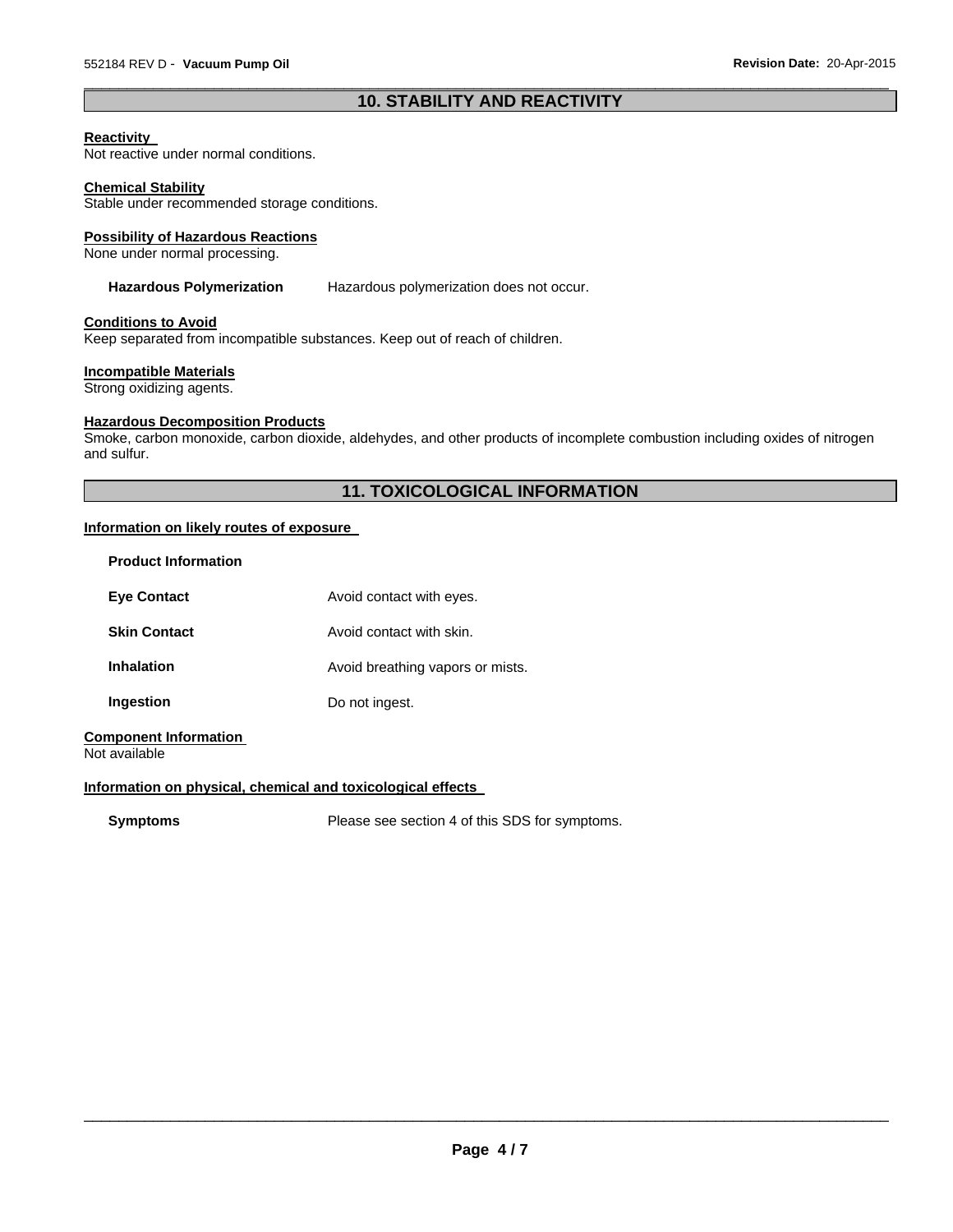#### **Delayed and immediate effects as well as chronic effects from short and long-term exposure**

**Carcinogenicity** The component below belongs to the petroleum family, which has been shown to contain carcinogenic substances depending on the level of refinement. The carcinogen classification need not apply if it can be shown that the substance contains less than 3% dimethyl sulfoxide extract.

| <b>Chemical Name</b>          | ACGIH | <b>IARC</b> | <b>NTP</b> | OSHA |
|-------------------------------|-------|-------------|------------|------|
| Petroleum distillates.        | A2    | Group       |            |      |
| hydrotreated heavy paraffinic |       |             |            |      |
| 64742-54-7                    |       |             |            |      |

 $\Box$ 

#### **Legend**

*ACGIH (American Conference of Governmental Industrial Hygienists)* 

*A2 - Suspected Human Carcinogen* 

*IARC (International Agency for Research on Cancer)* 

*Group 1 - Carcinogenic to Humans OSHA (Occupational Safety and Health Administration of the US Department of Labor)* 

*X - Present* 

#### **Numerical measures of toxicity**

Not determined

# **12. ECOLOGICAL INFORMATION**

#### **Ecotoxicity**

The product is not classified as environmentally hazardous. However, this does not exclude the possibility that large or frequent spills can have a harmful or damaging effect on the environment.

# **Component Information**

| <b>Chemical Name</b>          | Algae/aguatic plants | Fish                    | <b>Toxicity to</b><br>microorganisms | Crustacea                |
|-------------------------------|----------------------|-------------------------|--------------------------------------|--------------------------|
| Petroleum distillates,        |                      | 5000: 96 h Oncorhynchus |                                      | 1000: 48 h Daphnia magna |
| hydrotreated heavy paraffinic |                      | mykiss mg/L LC50        |                                      | mg/L EC50                |
| 64742-54-7                    |                      |                         |                                      |                          |

#### **Persistence/Degradability**

Not determined.

#### **Bioaccumulation**

Not determined.

# **Mobility**

Not determined

#### **Other Adverse Effects**

Not determined

# **13. DISPOSAL CONSIDERATIONS**

#### **Waste Treatment Methods**

| <b>Disposal of Wastes</b>     | Disposal should be in accordance with applicable regional, national and local laws and<br>regulations. |
|-------------------------------|--------------------------------------------------------------------------------------------------------|
| <b>Contaminated Packaging</b> | Disposal should be in accordance with applicable regional, national and local laws and<br>regulations. |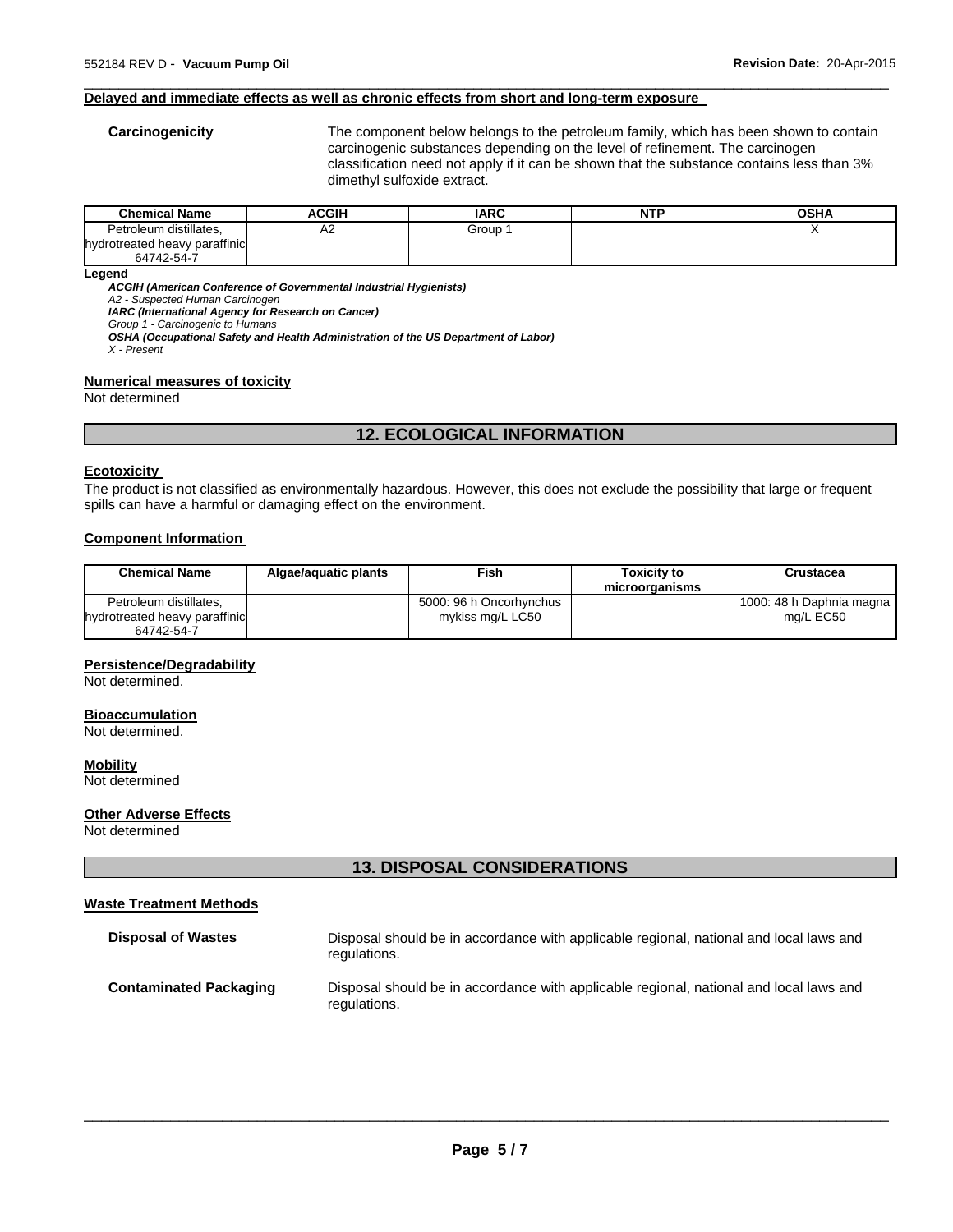# $\Box$ **14. TRANSPORT INFORMATION**

| <b>Note</b> | Please see current shipping paper for most up to date shipping information, including<br>exemptions and special circumstances. |
|-------------|--------------------------------------------------------------------------------------------------------------------------------|
| <u>DOT</u>  | Not regulated                                                                                                                  |
| <b>IATA</b> | Not regulated                                                                                                                  |
| <b>IMDG</b> | Not regulated                                                                                                                  |

# **15. REGULATORY INFORMATION**

#### **International Inventories**

| <b>Chemical Name</b>          | <b>TSCA</b> | DSL | <b>NDSL</b> | <b>EINECS</b> | <b>ELINCS</b> | ENCS    | <b>IECSC</b> | I/T<br>ncul | <b>PICCS</b> | <b>AICS</b> |
|-------------------------------|-------------|-----|-------------|---------------|---------------|---------|--------------|-------------|--------------|-------------|
| distillates.<br>Petroleum     | Present     |     |             | Present       |               | Present |              | Present     |              |             |
| hydrotreated heavy paraffinic |             |     |             |               |               |         |              |             |              |             |

#### **Legend:**

*TSCA - United States Toxic Substances Control Act Section 8(b) Inventory* 

*DSL/NDSL - Canadian Domestic Substances List/Non-Domestic Substances List* 

*EINECS/ELINCS - European Inventory of Existing Chemical Substances/European List of Notified Chemical Substances* 

*ENCS - Japan Existing and New Chemical Substances* 

*IECSC - China Inventory of Existing Chemical Substances* 

*KECL - Korean Existing and Evaluated Chemical Substances* 

*PICCS - Philippines Inventory of Chemicals and Chemical Substances* 

*AICS - Australian Inventory of Chemical Substances* 

#### **US Federal Regulations**

# **CERCLA**

This material, as supplied, does not contain any substances regulated as hazardous substances under the Comprehensive Environmental Response Compensation and Liability Act (CERCLA) (40 CFR 302) or the Superfund Amendments and Reauthorization Act (SARA) (40 CFR 355).

# **SARA 313**

Section 313 of Title III of the Superfund Amendments and Reauthorization Act of 1986 (SARA). This product does not contain any chemicals which are subject to the reporting requirements of the Act and Title 40 of the Code of Federal Regulations, Part 372

#### **CWA (Clean Water Act)**

This product does not contain any substances regulated as pollutants pursuant to the Clean Water Act (40 CFR 122.21 and 40 CFR 122.42)

# **US State Regulations**

#### **California Proposition 65**

This product does not contain any Proposition 65 chemicals.

#### **U.S. State Right-to-Know Regulations**

This product does not contain any substances regulated under applicable state right-to-know regulations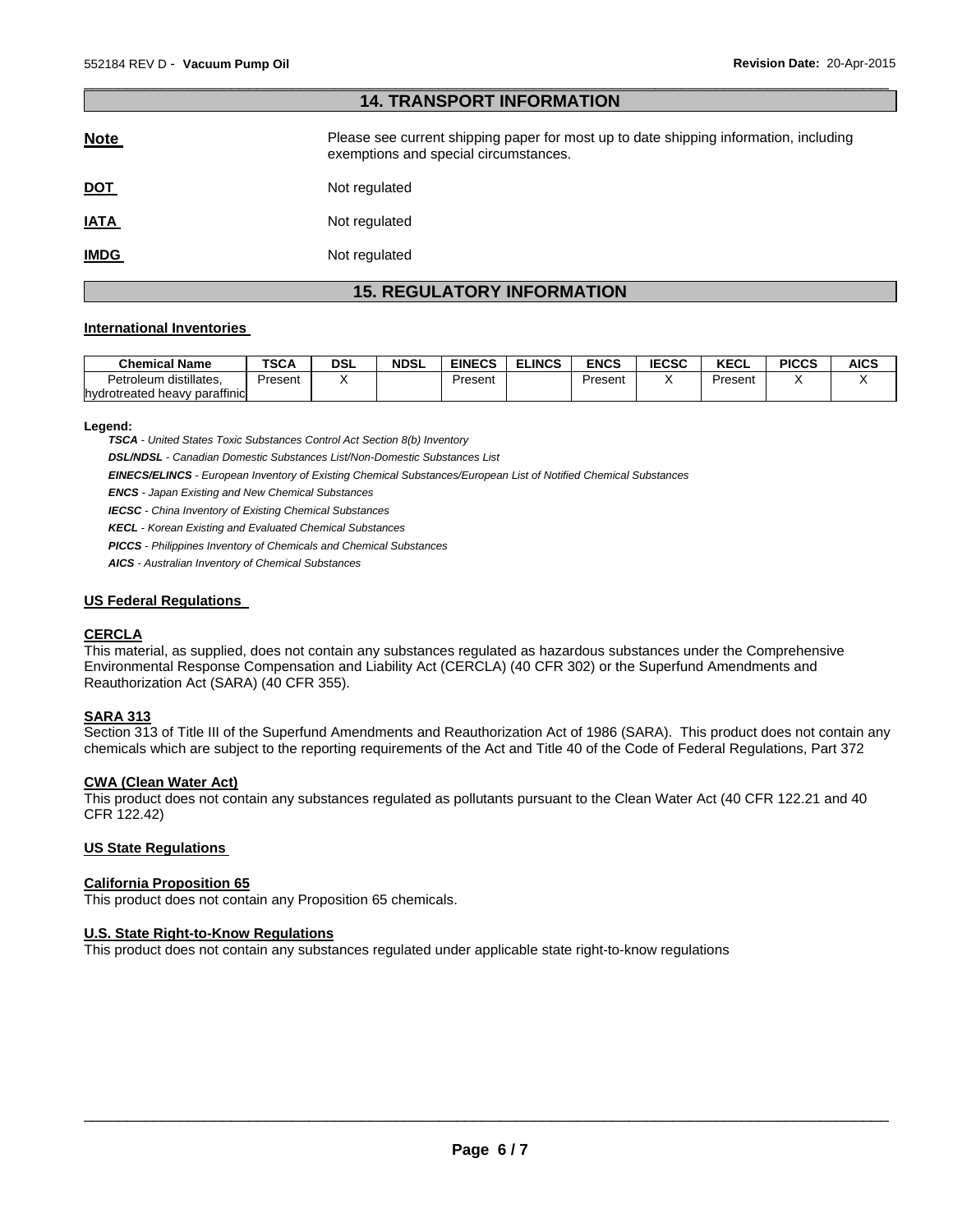#### $\Box$ **16. OTHER INFORMATION NFPA** Health Hazards  $\Omega$ **Flammability** 1 **Instability**  $\Omega$ **Special Hazards** Not determined **HMIS** Health Hazards  $\Omega$ **Flammability** 1 **Physical Hazards**  0 **Personal Protection** Not determined **Issue Date:** 08-Jan-2015<br> **Revision Date:** 20-Jan-2015 **Revision Date:** 20-Jan-2015<br> **Revision Note:** New format

#### **Disclaimer**

**Revision Note:** 

**The information provided in this Safety Data Sheet is correct to the best of our knowledge, information and belief at the date of its publication. The information given is designed only as a guidance for safe handling, use, processing, storage, transportation, disposal and release and is not to be considered a warranty or quality specification. The information relates only to the specific material designated and may not be valid for such material used in combination with any other materials or in any process, unless specified in the text.** 

**End of Safety Data Sheet**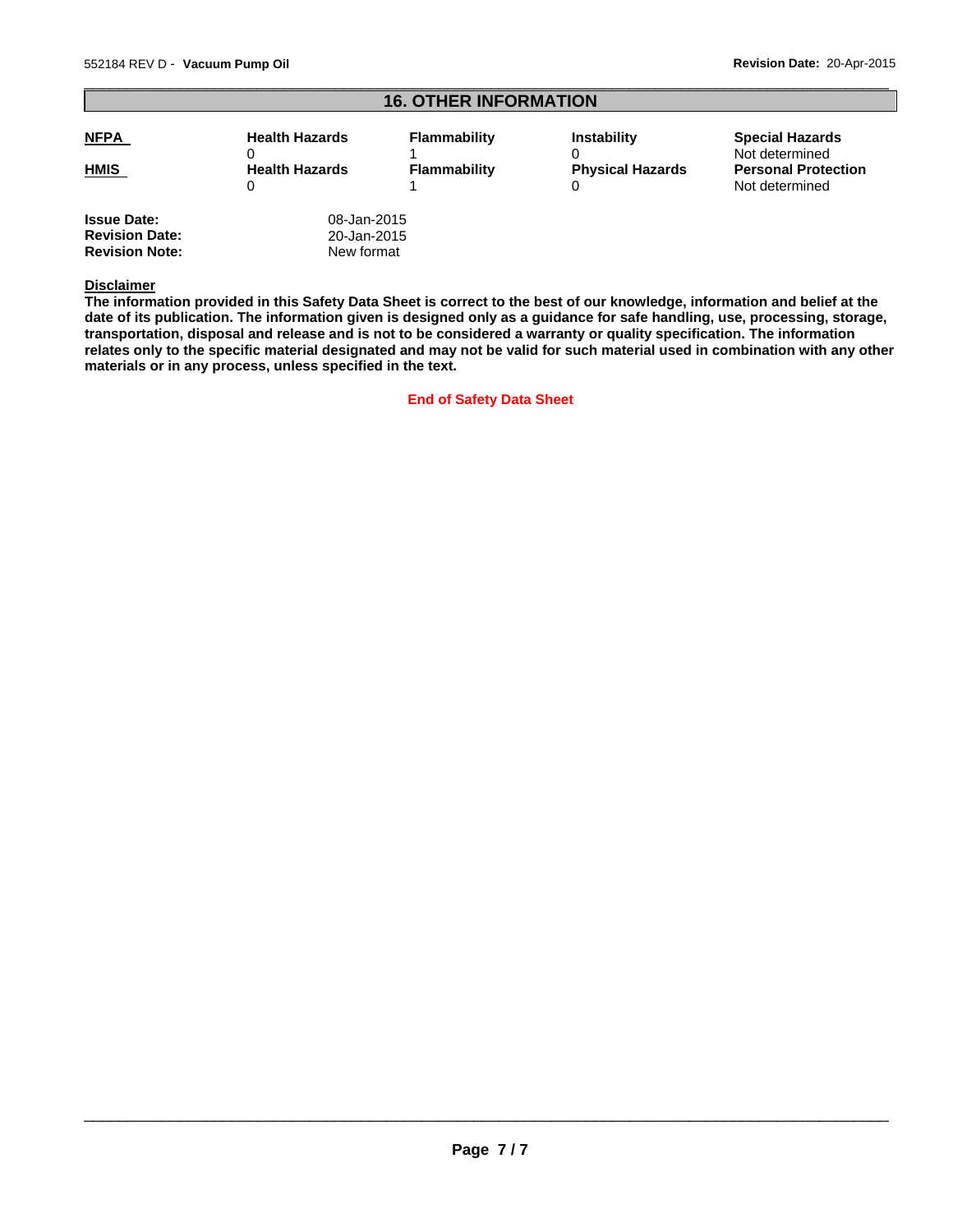# **Hoja de datos de seguridad**

**Fecha de emisión:** 8 de enero de 2015 **Fecha de revisión:** 20 de abril de 2015 **552184 REV D**

rburo leve

|                                                                                                                                                              | 1. IDENTIFICACIÓN                                                                                                    |                     |  |  |
|--------------------------------------------------------------------------------------------------------------------------------------------------------------|----------------------------------------------------------------------------------------------------------------------|---------------------|--|--|
|                                                                                                                                                              |                                                                                                                      |                     |  |  |
| Identificador del producto<br>Nombre del producto                                                                                                            | Aceite para bomba de vacío                                                                                           |                     |  |  |
| Otros medios de identificación<br>Núm. SDS                                                                                                                   | 552184 RFV D                                                                                                         |                     |  |  |
| Uso recomendado del químico y restricciones de uso                                                                                                           |                                                                                                                      |                     |  |  |
| Uso recomendado                                                                                                                                              | Productos para el cuidado automotor.                                                                                 |                     |  |  |
| Detalles del proveedor de la hoja de datos de seguridad                                                                                                      |                                                                                                                      |                     |  |  |
| <b>Distribuidor</b><br><b>Bosch Automotive Service Solutions LLC</b><br>655 Eisenhower Drive<br>Owatonna, MN 55060 EE.UU.<br>Número telefónico de emergencia |                                                                                                                      |                     |  |  |
| Número telefónico de la compañía<br>Número telefónico de emergencia<br>(24 horas)                                                                            | +1 (800) 822-5561<br>INFOTRAC 1-352-323-3500 (internacional)<br>1-800-535-5053 (Norteamérica)                        |                     |  |  |
|                                                                                                                                                              | 2. IDENTIFICACIÓN DE PELIGROS                                                                                        |                     |  |  |
| Apariencia Líquido brillante y<br>transparente                                                                                                               | Estado físico Líquido                                                                                                | <b>Olor Hidroca</b> |  |  |
| <b>Clasificación</b>                                                                                                                                         | Este químico no cumple con los criterios de peligro estipulados en la Norma de comunicación de peligros de OSHA 2012 |                     |  |  |

Este químico no cumple con los criterios de peligro estipulados en la Norma de comunicación de peligros de OSHA 2012 (29 CFR 1910.1200). Sin embargo, esta Hoja de datos de seguridad (SDS, por sus siglas en inglés) contiene información importante que es crítica para el manejo seguro y uso apropiado de este producto. Esta SDS debe guardarse y estar disponible para los empleados y otros usuarios de este producto.

# **3. COMPOSICIÓN/INFORMACIÓN DE LOS COMPONENTES**

| Nombre quimico                              | Núm. CAS   | Peso-% |
|---------------------------------------------|------------|--------|
| Destilados de petróleo, parafínicos pesados | 64742-54-7 | 00ا    |
| tratados con hidrógeno                      |            |        |

\*\*Si el Nombre químico/Núm. CAS es propiedad de la compañía y/o Peso-% se enumera como un rango, la identidad química específica y/o el porcentaje de la composición se ha reservado debido a que es un secreto comercial.\*\*

# **4. MEDIDAS DE PRIMEROS AUXILIOS**

# **Medidas de primeros auxilios**

| Contacto con los ojos | Enjuáquelos inmediatamente con abundante agua, también bajo los párpados, durante por<br>lo menos 15 minutos. Si hay irritación o ésta persiste, busque atención médica. |
|-----------------------|--------------------------------------------------------------------------------------------------------------------------------------------------------------------------|
| Contacto con la piel  | Lave la piel con agua y jabón. Quítese la ropa contaminada y lávela antes de volverla a<br>usar. Si la irritación persiste, busque atención médica.                      |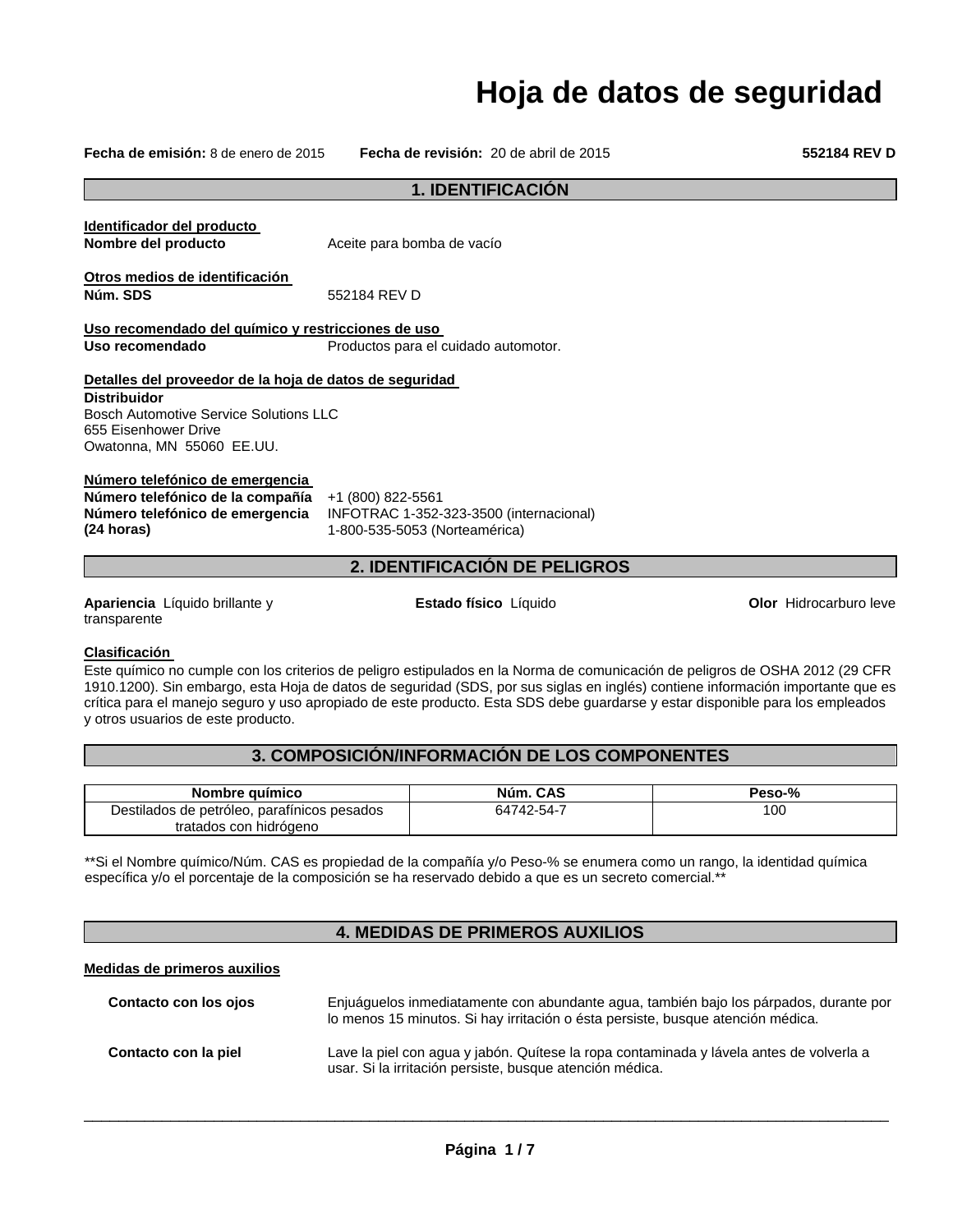| Inhalación                                  | No se espera la evaporación a temperaturas ambiente. No se espera que este material<br>cause trastornos relacionados con la inhalación bajo las condiciones de uso esperadas.<br>En caso de sobreexposición, lleve a la persona al aire fresco. Si no respira, dele<br>respiración artificial. Busque atención médica de inmediato. |
|---------------------------------------------|-------------------------------------------------------------------------------------------------------------------------------------------------------------------------------------------------------------------------------------------------------------------------------------------------------------------------------------|
| Ingestión                                   | No provoque el vómito. Suministre agua en cantidades abundantes. Busque atención<br>médica. Nunca suministre nada por la boca a una persona inconsciente.                                                                                                                                                                           |
| Síntomas y efectos de mayor importancia     |                                                                                                                                                                                                                                                                                                                                     |
| <b>Síntomas</b>                             | No hay ninguno determinado.                                                                                                                                                                                                                                                                                                         |
|                                             | <u>Indicación de cualquier atención médica inmediata y tratamiento especial que se requiera</u>                                                                                                                                                                                                                                     |
| Notas para el médico                        | Trate según la sintomatología.                                                                                                                                                                                                                                                                                                      |
|                                             | 5. MEDIDAS DE EXTINCIÓN DE INCENDIOS                                                                                                                                                                                                                                                                                                |
| Medios idóneos para la extinción            | Dióxido de carbono (CO2) Químico seco. Espuma. Rocío de agua (niebla).                                                                                                                                                                                                                                                              |
| Medios no idóneos para la<br>extinción      | El agua puede ser inefectiva, pero se puede usar para proteger a los bomberos y enfriar<br>los contenedores. No use un chorro de agua como extintor, ya que esto esparcirá el<br>incendio.                                                                                                                                          |
| Peligros específicos que surgen del químico |                                                                                                                                                                                                                                                                                                                                     |

Los productos de la combustión pueden ser tóxicos.

# **Equipos de protección y precauciones para los bomberos**

Al igual que en cualquier otro incendio, debe usar un aparato para la respiración autónoma a demanda, MSHA/NIOSH (aprobado o equivalente) y equipos de protección completa.

# **6. MEDIDAS PARA LIBERACIÓN ACCIDENTAL**

**Precauciones personales, equipos protectores y procedimientos de emergencia** 

| <b>Precauciones personales</b>  | Use la protección personal recomendada en la sección 8.                                                                                                                                                |
|---------------------------------|--------------------------------------------------------------------------------------------------------------------------------------------------------------------------------------------------------|
| <b>Precauciones ambientales</b> | Evite que entre en el suelo, zanjas, alcantarillas, vías navegables y/o aqua subterránea.<br>Consulte la sección 12, Información ecológica. Consulte la sección 13.<br>CONSIDERACIONES PARA EL DESECHO |

# **Métodos y materiales para la contención y limpieza**

| Métodos para la contención | Evite las fugas o derrames adiciones, si es seguro hacerlo.                                                                                      |
|----------------------------|--------------------------------------------------------------------------------------------------------------------------------------------------|
| Métodos para la limpieza   | Contenga y limpie con un absorbente inerte y cológuelo en un contenedor apropiado para<br>el desecho. El área del derrame puede estar resbalosa. |

# **7. MANEJO Y ALMACENAMIENTO**

# **Precauciones para el manejo seguro**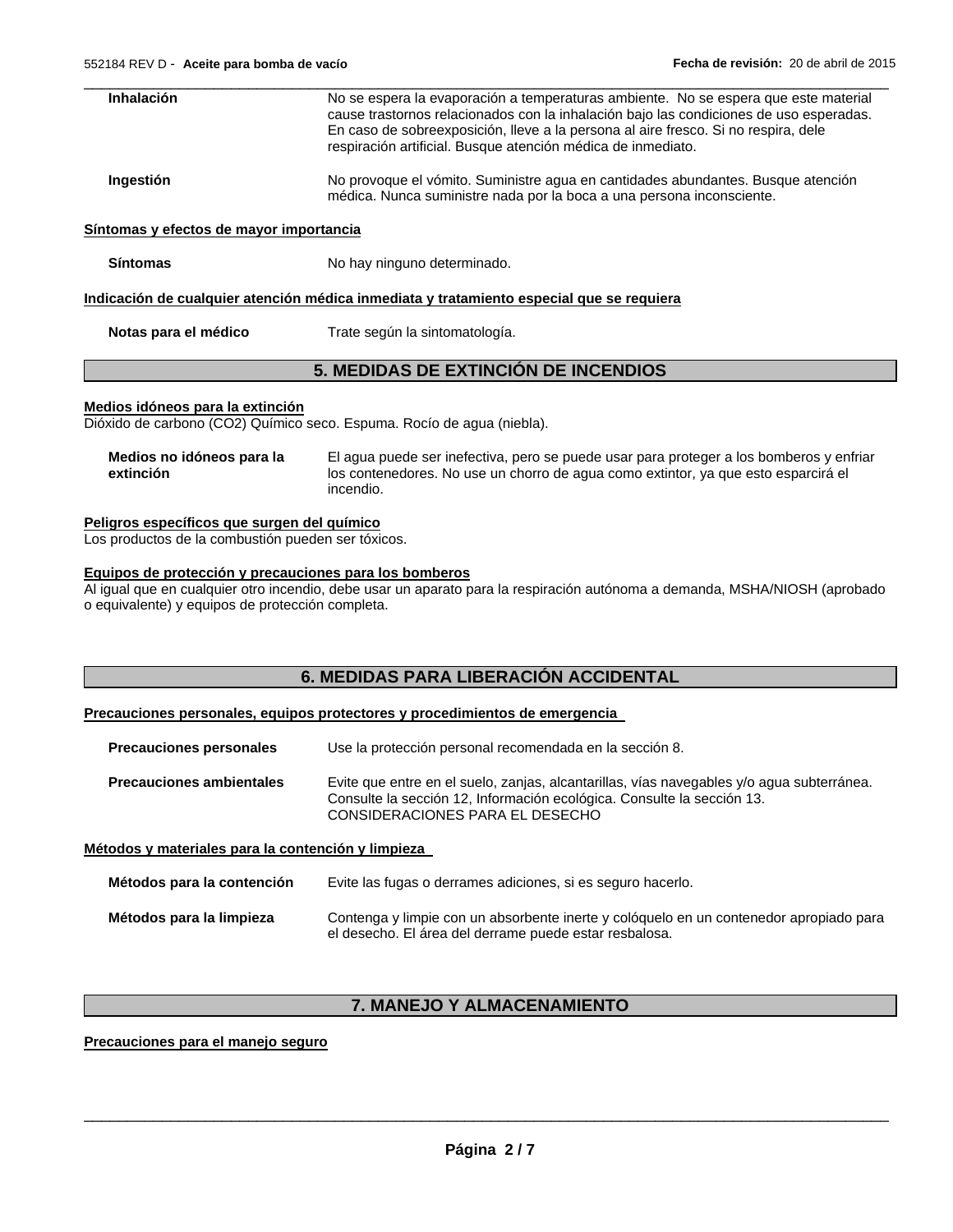$\Box$ **Consejo para el manejo seguro** Maneje de acuerdo con las prácticas para la buena higiene y seguridad industrial Use la protección personal recomendada en la sección 8. Evite el contacto con la piel, ojos y ropa. Lávese completamente la cara, manos y cualquier piel expuesta después del manejo. Mantenga los contenedores cerrados cuando no estén en uso. Mantenga alejado del calor/chispas/llamas abiertas/superficies calientes. — No fume.

#### **Condiciones para el almacenamiento seguro, incluso cualquier incompatibilidad**

**Condiciones de almacenamiento** Mantenga el contenedor bien cerrado y almacénelo en un sitio fresco, seco y bien ventilado.

**Materiales incompatibles** Agentes fuertes de oxidación.

# **8. CONTROLES DE EXPOSICIÓN/PROTECCIÓN PERSONAL**

**Guías de exposición** No hay límites de exposición observados para el(los) material(es) La siguiente información se ofrece como guía general.

# **Controles apropiados de ingeniería**

#### **Controles de ingeniería** Asegure la ventilación adecuada, especialmente en áreas confinadas. Estaciones para el lavado de los ojos. Duchas.

#### **Medidas para la protección individual, como equipos de protección individual**

| Protección para los ojos/cara           | Anteojos de seguridad contra salpicaduras o careta.                                                                                                                                                        |
|-----------------------------------------|------------------------------------------------------------------------------------------------------------------------------------------------------------------------------------------------------------|
|                                         | Protección para la piel y cuerpo Guantes resistentes a los químicos e impermeables Ropa protectora idónea.                                                                                                 |
| Protección respiratoria                 | No es requerida bajo condiciones normales. Si se exceden los niveles recomendados, se<br>debe seleccionar la protección respiratoria para asegurar el cumplimiento con la norma<br>29CFR 1910.134 de OSHA. |
| Consideraciones generales de<br>higiene | Maneje de acuerdo con las prácticas para la buena higiene y seguridad industrial.                                                                                                                          |

# **9. PROPIEDADES FÍSICAS Y QUÍMICAS**

#### **Información sobre propiedades físicas y químicas básicas**

| <b>Estado físico</b><br>Apariencia<br>Color         | Líquido<br>Líquido brillante y transparente<br>Brillante y transparente | Olor<br>Umbral de olor | Hidrocarburo leve<br>No determinado |
|-----------------------------------------------------|-------------------------------------------------------------------------|------------------------|-------------------------------------|
| Propiedad                                           | Valores                                                                 | Comentarios • Método   |                                     |
| рH                                                  | No determinado                                                          |                        |                                     |
| Punto de fusión/punto de<br>congelación             | No determinado                                                          |                        |                                     |
| Punto de ebullición/rango de<br>ebullición          | No determinado                                                          |                        |                                     |
| Punto de encendido                                  | 216 °C (421 °F)                                                         | COC                    |                                     |
| Capacidad de evaporación                            | No determinado                                                          |                        |                                     |
| Inflamabilidad (sólido, gas)                        | Líquido; no aplica                                                      |                        |                                     |
| Límites superiores de inflamabilidadNo determinados |                                                                         |                        |                                     |
| Límite inferior de inflamabilidad                   | No determinado                                                          |                        |                                     |
| Presión de vapor                                    | No determinada                                                          |                        |                                     |
| Densidad de vapor                                   | No determinada                                                          |                        |                                     |
| Gravedad específica                                 | 0.9158                                                                  | a 60°F                 |                                     |
| Solubilidad en agua                                 | Insignificante                                                          |                        |                                     |
| Solubilidad en otros diluyentes                     | No determinada                                                          |                        |                                     |
| Coeficiente de distribución                         | No determinado                                                          |                        |                                     |
| Temperatura de autoencendido                        | No determinada                                                          |                        |                                     |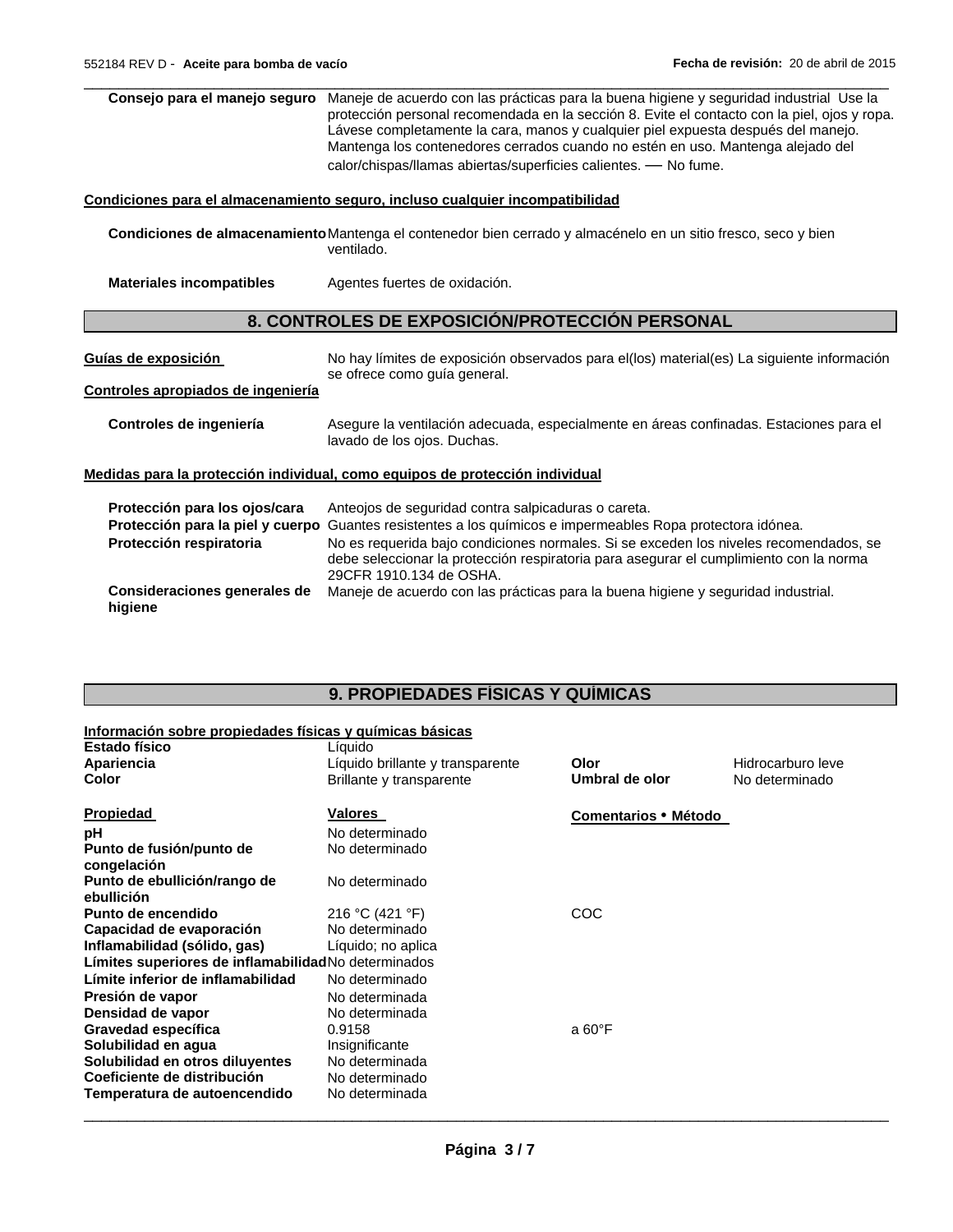| Temperatura de descomposición | No determinada  |
|-------------------------------|-----------------|
| Viscosidad cinemática         | No determinada  |
| Viscosidad dinámica           | No determinada  |
| Propiedades explosivas        | No determinadas |
| <b>Propiedades oxidantes</b>  | No determinadas |

# **10. ESTABILIDAD Y REACTIVIDAD**

 $\Box$ 

#### **Reactividad**

No hay reactividad bajo condiciones normales.

## **Estabilidad química**

Estable bajo la condiciones de almacenamiento recomendadas.

# **Posibilidad de reacciones peligrosas**

Ninguna con el procesamiento normal.

Polimerización peligrosa No se produce la polimerización peligrosa.

# **Condiciones a evitar**

Mantenga alejado de sustancias incompatibles. Mantenga alejado del alcance de los niños.

# **Materiales incompatibles**

Agentes fuertes de oxidación.

# **Productos peligrosos de descomposición**

Humo, monóxido de carbono, dióxido de carbono, aldehídos y otros productos de combustión incompleta, incluso los óxidos de nitrógeno y sulfuro.

# **11. INFORMACIÓN TOXICOLÓGICA**

# **Información sobre rutas de exposición probables**

| Información sobre el producto                                   |                                                                                                                                                                                                                                                                                                                                    |
|-----------------------------------------------------------------|------------------------------------------------------------------------------------------------------------------------------------------------------------------------------------------------------------------------------------------------------------------------------------------------------------------------------------|
| Contacto con los ojos                                           | Evite el contacto con los ojos.                                                                                                                                                                                                                                                                                                    |
| Contacto con la piel                                            | Evite el contacto con la piel.                                                                                                                                                                                                                                                                                                     |
| <b>Inhalación</b>                                               | Evite respirar los vapores o niebla.                                                                                                                                                                                                                                                                                               |
| Ingestión                                                       | No ingiera.                                                                                                                                                                                                                                                                                                                        |
| Información sobre el componente<br>No disponible                |                                                                                                                                                                                                                                                                                                                                    |
| Información sobre los efectos físicos, químicos y toxicológicos |                                                                                                                                                                                                                                                                                                                                    |
| <b>Síntomas</b>                                                 | Consulte la sección 4 de esta SDS para obtener los síntomas.                                                                                                                                                                                                                                                                       |
|                                                                 | Efectos demorados e inmediatos, así como también efectos crónicos de la exposición a corto y largo plazo                                                                                                                                                                                                                           |
| Carcinogenicidad                                                | Los componentes a continuación pertenecen a la familia del petróleo, que ha sido<br>demostrado que contiene sustancias cancerígenas según el nivel de refinación. La<br>clasificación como cancerígeno no se aplica necesariamente si se puede demostrar que la<br>sustancia contiene menos de 3% de extracto de dimetilsulfóxido. |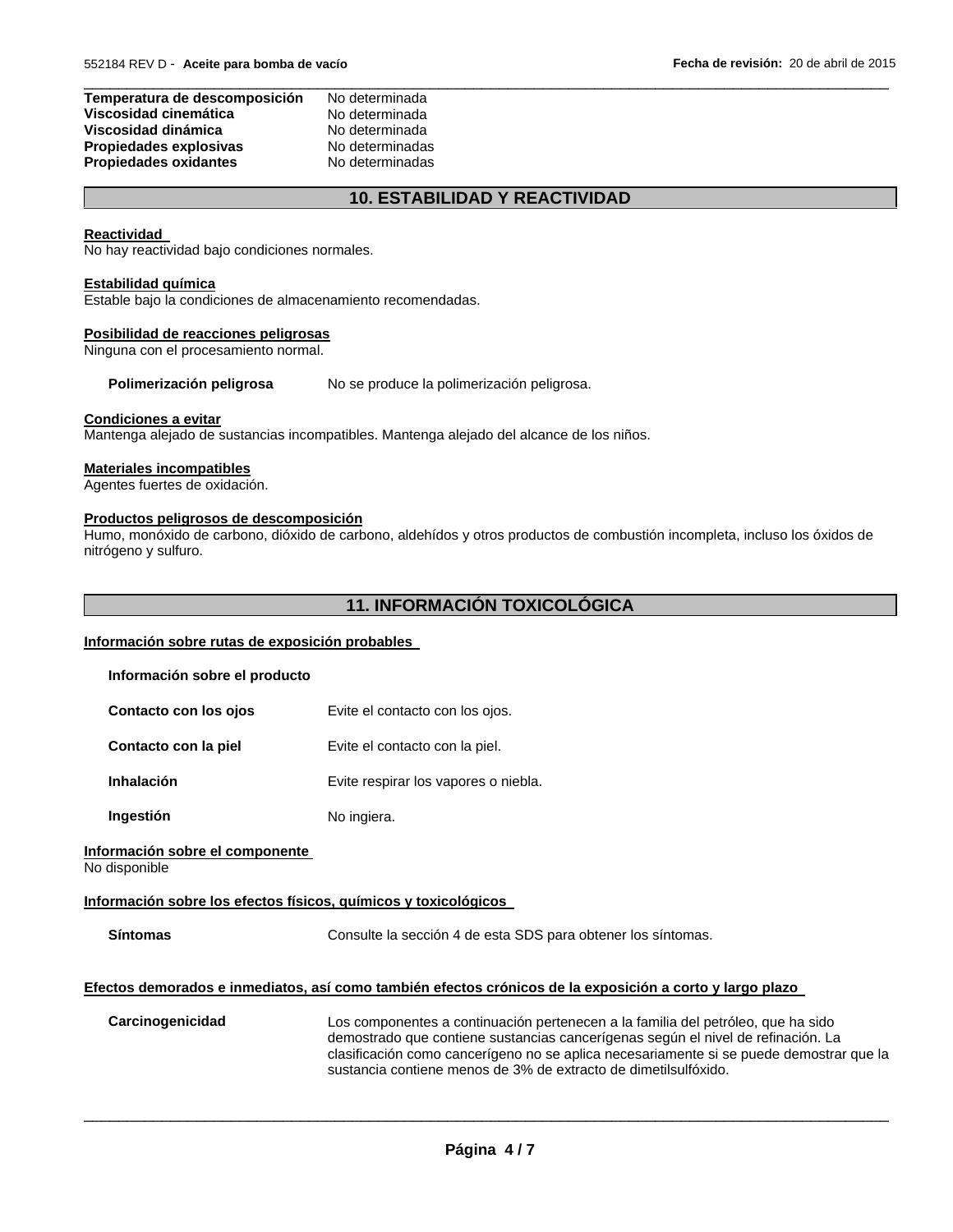| Nombre químico               | <b>ACGIH</b> | <b>IARC</b> | NTP | <b>OSHA</b> |
|------------------------------|--------------|-------------|-----|-------------|
| Destilados de petróleo,      | A2           | Grupo 1     |     |             |
| parafínicos pesados tratados |              |             |     |             |
| con hidrógeno                |              |             |     |             |
| 64742-54-7                   |              |             |     |             |

#### **Leyenda**

*ACGIH (Conferencia estadounidense de higienistas industriales gubernamentales, por sus siglas en inglés) A2 - Se sospecha que es un cancerígeno para los seres humanos* 

*IARC (Agencia internacional de investigación sobre el cáncer)* 

*Grupo 1 - Cancerígeno para los seres humanos* 

*OSHA (Agencia para la seguridad y salud en el trabajo del Departamento del Trabajo de EE.UU.) X - Presente* 

#### **Medidas numéricas de toxicicidad**

No determinado

# **12. INFORMACIÓN ECOLÓGICA**

#### **Ecotoxicidad**

Este producto no se califica como peligroso para el medio ambiente. Sin embargo, eso no excluye la posibilidad de que los derrames grandes o frecuentes tengan un efecto dañino o nocivo en el medio ambiente.

#### **Información sobre el componente**

| Nombre químico               | Algas/plantas acuáticas | <b>Peces</b>            | Toxicidad a<br>microorganismos | Crustáceos               |
|------------------------------|-------------------------|-------------------------|--------------------------------|--------------------------|
| Destilados de petróleo,      |                         | 5000: 96 h Oncorhynchus |                                | 1000: 48 h Daphnia magna |
| parafínicos pesados tratados |                         | mykiss mg/L LC50        |                                | mg/L EC50                |
| con hidrógeno                |                         |                         |                                |                          |
| 64742-54-7                   |                         |                         |                                |                          |

#### **Persistencia/degradabilidad**

No hay ninguna determinada.

#### **Bioacumulación**

No hay ninguna determinada.

#### **Movilidad**

No determinada

#### **Otros efectos adversos**

No determinados

# **13. CONSIDERACIONES PARA EL DESECHO**

#### **Métodos de tratamiento de desperdicios**

| Desecho de desperdicios | El desecho se debe hacer de acuerdo con las leves y normas regionales, nacionales y<br>locales. |
|-------------------------|-------------------------------------------------------------------------------------------------|
| Empague contaminado     | El desecho se debe hacer de acuerdo con las leyes y normas regionales, nacionales y<br>locales. |

# **14. INFORMACIÓN DE TRANSPORTE**

Nota **Nota Consulte el documento actual sobre el envío para obtener la información de envío más** actualizada, incluyendo las exenciones y circunstancias especiales.

#### **DOT (Departamento de Transporte)** No regulado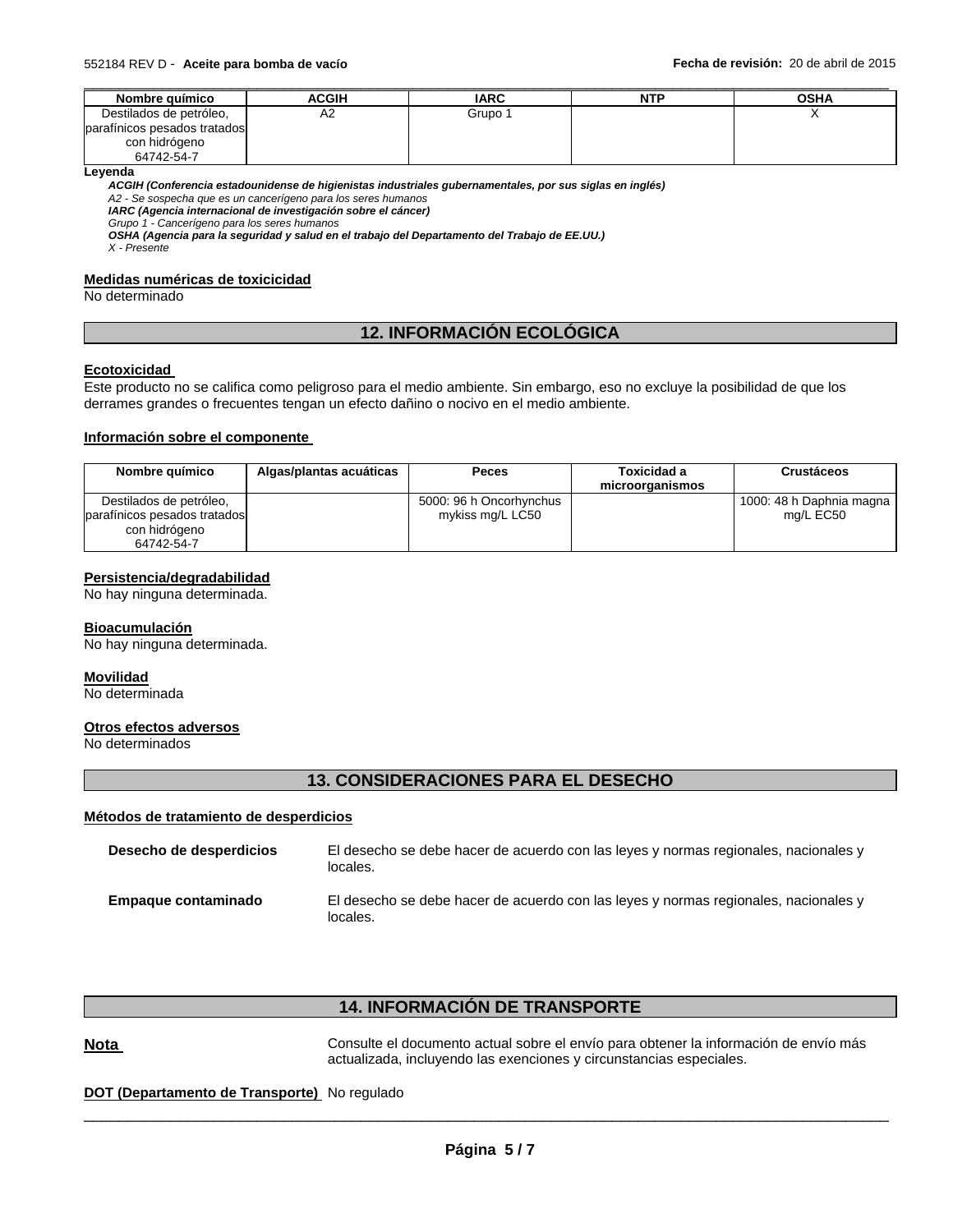# **IATA** No regulado

# **IMDG** No regulado

# **15. INFORMACIÓN REGULATORIA**

 $\Box$ 

#### **Inventarios internacionales**

| Nombre químico                                          | <b>TSCA</b> | DSL | NDSL | <b>EINECS</b> | <b>ELINCS</b> | <b>ENCS</b> | <b>IECSC</b> | <b>KECL</b> | <b>PICCS</b> | AICS |
|---------------------------------------------------------|-------------|-----|------|---------------|---------------|-------------|--------------|-------------|--------------|------|
| Destilados de petróleo.<br>parafínicos pesados tratados | Presente    |     |      | Presente      |               | Presente    |              | Presente    |              |      |
| con hidrógeno                                           |             |     |      |               |               |             |              |             |              |      |

#### **Leyenda**

*TSCA - Ley de control de sustancias tóxicas de EE.UU., sección 8(b) Inventario* 

*DSL/NDSL - Lista de sustancias domésticas/Lista de sustancias no domésticas canadienses* 

*EINECS/ELINCS - Inventario europeo de sustancias químicas existentes/lista europea de sustancias químicas notificadas* 

*ENCS - Sustancias químicas existentes y nuevas de Japón* 

*IECSC - Inventario de sustancias químicas existentes de China* 

*KECL - Sustancias químicas existentes y evaluadas de Corea* 

*PICCS - Inventario de químicos y sustancias químicas de Filipinas* 

*AICS - Inventario de sustancias químicas de Australia* 

#### **Regulaciones federales de EE.UU.**

# **CERCLA**

Este material, como se suministra, no contiene ninguna sustancia regulada como sustancia peligrosa bajo el Ley de compensación y responsabilidad de respuesta ambiental completa (CERCLA) (40 CFR 302) o la Ley de enmiendas y reautorización del Superfund (SARA) (40 CFR 355).

# **SARA 313**

Sección 313 del título III de la Ley de enmiendas y reautorización del Superfund de 1986 (SARA). Este producto no contiene ningún químico que esté sujeto a los requisitos de reportaje de la Ley y el título 40 del Código de regulaciones federales, parte 372.

#### **CWA (Ley de agua limpia)**

Este producto no contiene ninguna sustancia regulada como contaminante, según la Ley de agua limpia (40 CFR 122.21 y 40 CFR 122.42).

#### **Regulaciones estatales de EE.UU.**

#### **Propuesta 65 de California**

Este producto no contiene ningún químico enumerado en la propuesta 65.

#### **Regulaciones de "derecho a saber" de estados de EE.UU.**

Este producto no contiene ninguna sustancia regulada bajo las regulaciones de "derecho a saber" aplicables de los estados.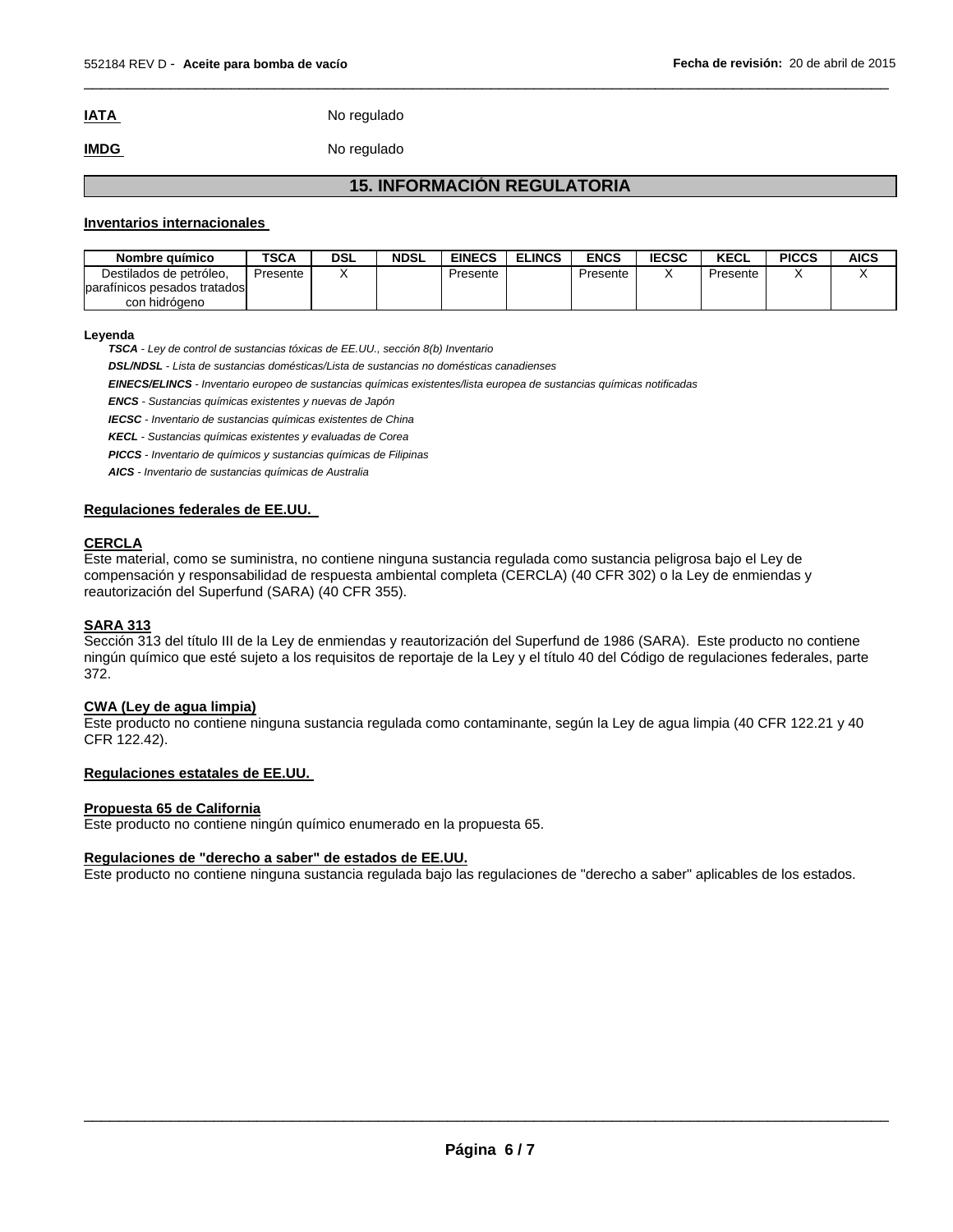**Nota de revisión:** Nuevo formato

| <b>16. OTRA INFORMACIÓN</b>             |                   |                                           |                         |                                               |
|-----------------------------------------|-------------------|-------------------------------------------|-------------------------|-----------------------------------------------|
| <b>NFPA</b>                             | Peligros de salud | Inflamabilidad                            | <b>Inestabilidad</b>    | <b>Peligros especiales</b><br>No determinados |
| <b>HMIS</b>                             | Peligros de salud | <b>Inflamabilidad</b>                     | <b>Peligros físicos</b> | Protección personal<br>No determinada         |
| Fecha de emisión:<br>Fecha de revisión: |                   | 8 de enero de 2015<br>20 de enero de 2015 |                         |                                               |

 $\Box$ 

#### **Renuncia de responsabilidad**

**La información proporcionada en esta Hoja de datos de seguridad es correcta según nuestro mejor saber, información y creencia a la fecha de su publicación. La información proporcionada se diseña solo como guía para el manejo, uso, proceso, almacenamiento, transporte, desecho y liberación seguros y no se considera una garantía o especificación de calidad. Esta información se relaciona solo con el material específico designado y puede que no sea válida para el material usado en combinación con otros materiales o en cualquier otro proceso, a menos que se especifique en el texto.** 

**Fin de la Hoja de datos de seguridad**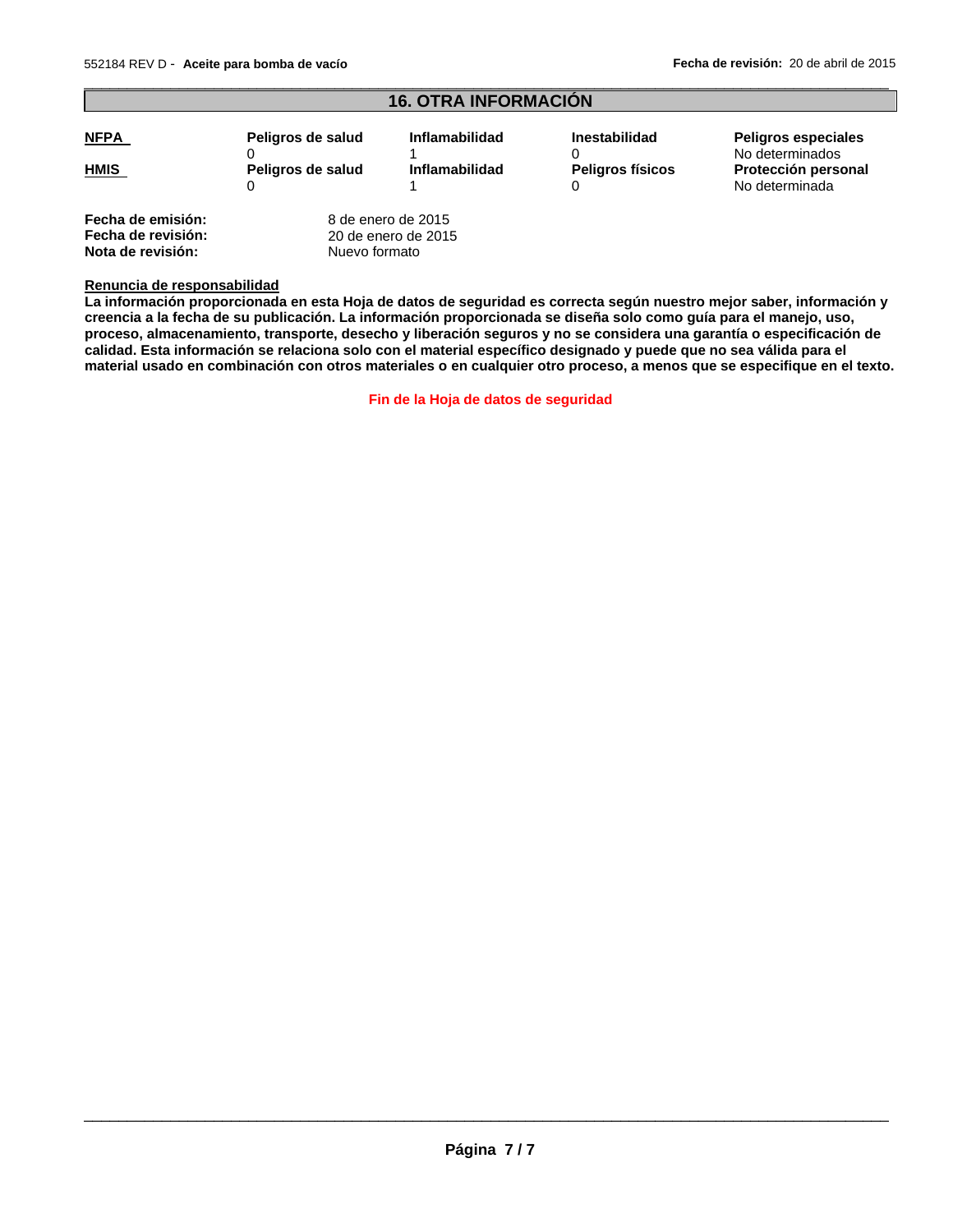# **Fiche signalétique**

**Date de publication :** 08 janvier 2015 **Date de révision :** 20 avril 2015 **552184 RÉV. D**

# **1. IDENTIFICATION Identification du produit Désignation du produit** Huile de pompe à vide **Autres moyens d'identification FS n°** 552184 RÉV. D **Utilisation recommandée et restrictions d'utilisation du produit chimique Utilisation recommandée** Produits d'entretien automobile. **Coordonnées du fournisseur de la fiche signalétique Distributeur** Bosch Automotive Service Solutions LLC 655 Eisenhower Drive Owatonna, MN 55060 États-Unis **Numéro d'appel d'urgence Numéro de téléphone de l'entreprise** +1 (800) 822-5561 **Appel d'urgence (24h/24)** INFOTRAC +1 352 323 3500 (international) +1 800 535 5053 (Amérique du Nord) **2. IDENTIFICATION DES RISQUES**

**Aspect** Liquide clair et net **État physique** Liquide **Odeur** Légère odeur d'hydrocarbure

# **Classification**

Ce produit chimique ne répond pas aux critères de danger établis par la norme OSHA de 2012 sur la Communication des risques (29 CFR 1910.1200). Cependant, cette fiche signalétique (FS) contient des informations cruciales pour la manipulation sûre et l'utilisation appropriée de ce produit. Cette FS doit être conservée et mise à la disposition des employés et des autres utilisateurs de ce produit.

# **3. COMPOSITION / INFORMATIONS SUR LES INGRÉDIENTS**

| Nom chimique                                                           | N° CAS          | %<br>Concentration en " |
|------------------------------------------------------------------------|-----------------|-------------------------|
| <b>Distillats</b><br>s paraffiniques lourds (pétrole),<br>hydrotraités | 742-54-1<br>64. | 00١                     |

\*\*Si le nom chimique / le n° CAS est désigné comme étant « propriétaire » et/ou si le pourcentage de concentration est indiqué sous forme de plage, l'identité ou la composition spécifique du produit chimique n'est pas divulguée en raison du secret commercial.\*\*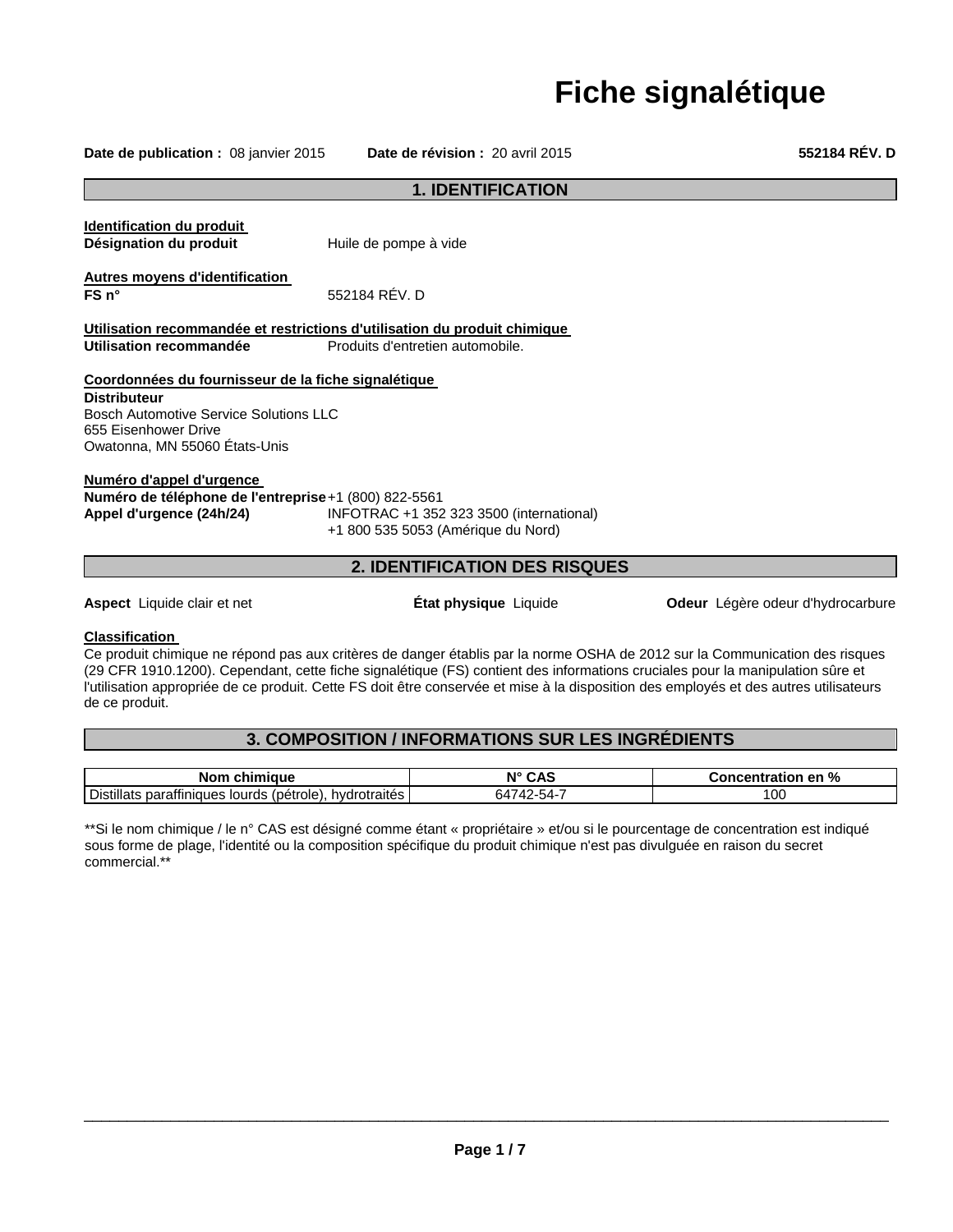# $\Box$ **4. PREMIERS SECOURS**

### **Premiers secours**

| <b>Contact oculaire</b>        | Rincer abondamment à l'eau claire en maintenant les paupières ouvertes pendant au<br>moins 15 minutes. Si une irritation se manifeste ou persiste, consulter un médecin.                                                                                                                                                                                                                                                                                                                                                              |
|--------------------------------|---------------------------------------------------------------------------------------------------------------------------------------------------------------------------------------------------------------------------------------------------------------------------------------------------------------------------------------------------------------------------------------------------------------------------------------------------------------------------------------------------------------------------------------|
| <b>Contact cutané</b>          | Laver la peau à l'eau savonneuse. Enlever les vêtements contaminés et les laver avant de<br>les réutiliser. Si l'irritation persiste, consulter un médecin.                                                                                                                                                                                                                                                                                                                                                                           |
| <b>Inhalation</b><br>Ingestion | Vaporisation non prévue à des températures ambiantes. Ce produit n'est pas censé<br>provoquer des troubles liés à son inhalation dans les conditions d'utilisation prévues. En<br>cas de surexposition, conduire la personne à l'air libre. En cas d'arrêt respiratoire, pratiquer<br>la respiration artificielle. Consulter immédiatement un médecin.<br>Ne pas provoquer le vomissement. Faire boire de très grandes quantités d'eau. Consulter<br>un médecin. Ne jamais administrer quoi que ce soit par voie orale à une personne |
|                                | inconsciente.                                                                                                                                                                                                                                                                                                                                                                                                                                                                                                                         |
| Symptômes et effets principaux |                                                                                                                                                                                                                                                                                                                                                                                                                                                                                                                                       |
| <b>Symptômes</b>               | Non déterminés.                                                                                                                                                                                                                                                                                                                                                                                                                                                                                                                       |
|                                | <u>Indication de la nécessité éventuelle de prise en charge médicale immédiate et de traitement spécial</u>                                                                                                                                                                                                                                                                                                                                                                                                                           |
| Notes au médecin               | Traiter en fonction des symptômes.                                                                                                                                                                                                                                                                                                                                                                                                                                                                                                    |

# **5. MESURES DE LUTTE CONTRE L'INCENDIE**

# **Agents d'extinction appropriés**

Dioxyde de carbone (CO<sub>2</sub>). Produit chimique sec. Mousse. Eau pulvérisée (brouillard).

**Agents d'extinction appropriés** L'eau peut s'avérer être inefficace, mais peut être utilisée pour protéger les pompiers et pour refroidir les contenants. Ne pas utiliser de jet d'eau comme extincteur, car cela fait propager le feu.

#### **Risques spécifiques liés à la substance chimique**

Les produits de combustion peuvent être toxiques.

#### **Équipement de protection et précautions pour les pompiers**

Comme pour tout incendie, porter un appareil respiratoire autonome par pression, conforme MSHA/NIOSH ou équivalent, ainsi qu'un équipement de protection complet.

#### **6. MESURES À PRENDRE EN CAS DE REJET ACCIDENTEL**

**Précautions personnelles, équipement de protection et procédures d'urgence** 

**Précautions personnelles** Utiliser l'équipement de protection individuelle recommandé à la Section 8. **Précautions environnementales** Empêcher le produit de pénétrer dans le sol, les fossés, les égouts, les cours d'eau et/ou les eaux souterraines. Voir Section 12, « Informations écologiques ». Voir Section 13, « Considérations relatives à l'élimination ».

# **Méthodes et matériel de confinement et de nettoyage**

| Méthodes de confinement | Contenir la fuite ou le déversement s'il est possible de le faire en toute sécurité.                                                                                   |
|-------------------------|------------------------------------------------------------------------------------------------------------------------------------------------------------------------|
| Méthodes de nettoyage   | Contenir et recueillir à l'aide d'une matière absorbante et placer dans un contenant<br>approprié pour l'élimination Les zones de déversement peuvent être glissantes. |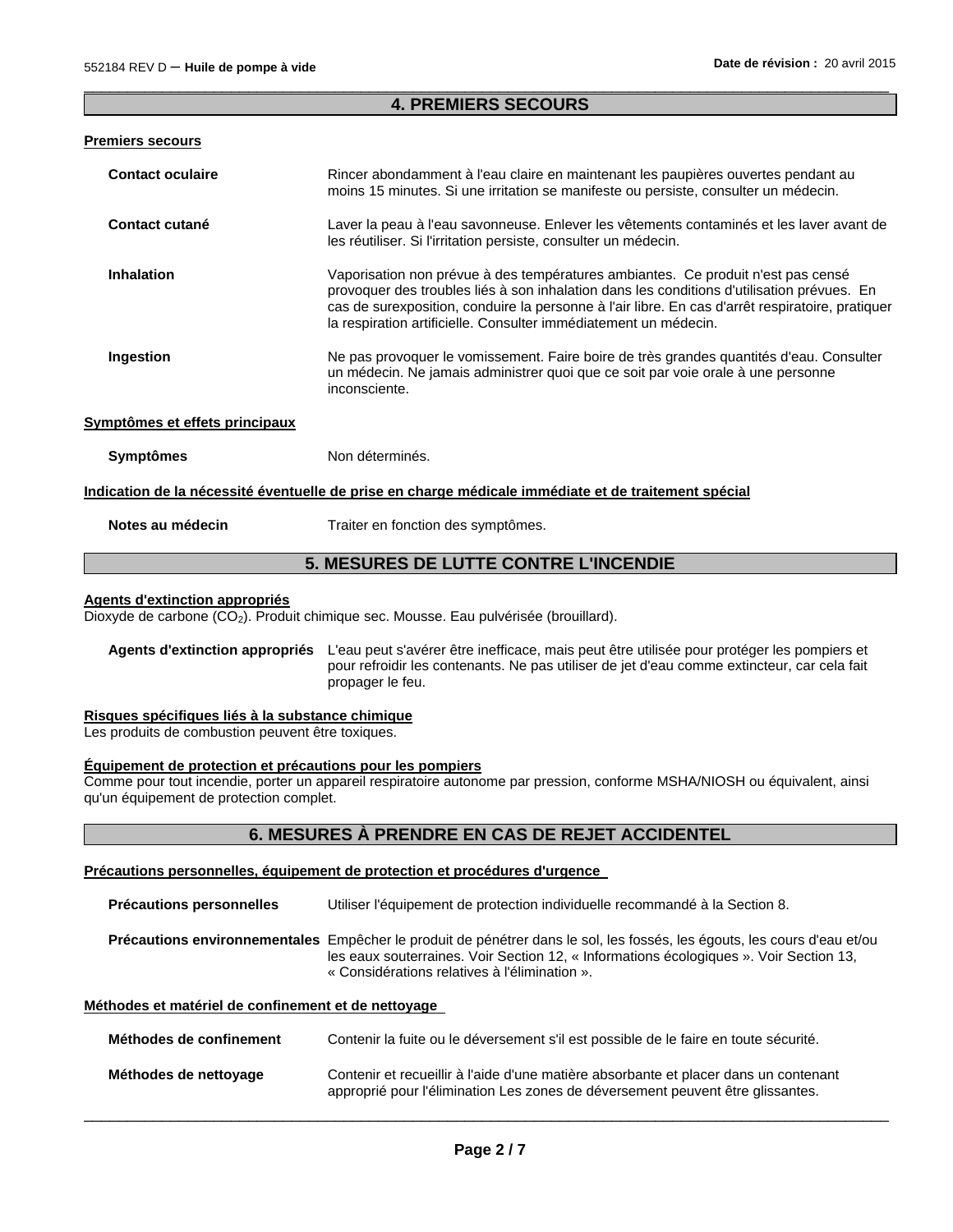# **7. MANUTENTION ET STOCKAGE**

 $\Box$ 

# **Précautions de manipulation**

| <b>Conseils de manipulation</b> | Manipuler conformément aux bonnes pratiques industrielles d'hygiène et de sécurité.<br>Utiliser l'équipement de protection individuelle recommandé à la Section 8. Eviter tout<br>contact avec la peau, les yeux et les vêtements. Se laver soigneusement le visage, les<br>mains et toute zone de la peau exposée après avoir manipulé le produit. Conserver les<br>contenants fermés lorsqu'ils ne sont pas utilisés. Tenir à l'écart de la chaleur, d'étincelles, |
|---------------------------------|----------------------------------------------------------------------------------------------------------------------------------------------------------------------------------------------------------------------------------------------------------------------------------------------------------------------------------------------------------------------------------------------------------------------------------------------------------------------|
|                                 | de flammes nues et de surfaces chaudes. - Interdiction de fumer.                                                                                                                                                                                                                                                                                                                                                                                                     |

# **Précautions de stockage, y compris incompatibilités**

| Conditions de stockage | Conserver le contenant hermétiquement fermé et entreposer dans un endroit sec. frais et |
|------------------------|-----------------------------------------------------------------------------------------|
|                        | bien ventilé.                                                                           |

**Substances incompatibles** Oxydants puissants.

# **8. CONTRÔLE DE L'EXPOSITION / PROTECTION INDIVIDUELLE**

| Recommandations relatives à<br>l'exposition<br>Contrôles techniques appropriés                    | Aucune limite d'exposition communiquée pour le ou les ingrédients. Les informations<br>suivantes sont fournies à titre de directives générales                                                                                                                                                                                                                                      |
|---------------------------------------------------------------------------------------------------|-------------------------------------------------------------------------------------------------------------------------------------------------------------------------------------------------------------------------------------------------------------------------------------------------------------------------------------------------------------------------------------|
| Mesures de contrôle technique                                                                     | Prévoir un système de ventilation adéquat, en particulier dans les espaces confinés.<br>Bassins oculaires. Douches.                                                                                                                                                                                                                                                                 |
|                                                                                                   | Mesures de protection personnelle, dont équipement de protection individuelle                                                                                                                                                                                                                                                                                                       |
| <b>Protection oculaire/faciale</b><br><b>Protection cutanée</b><br><b>Protection respiratoire</b> | Lunettes de protection contre les produits chimiques ou masque de protection.<br>Gants imperméables et résistant aux produits chimiques. Vêtements de protection adaptés.<br>Non nécessaire dans des conditions normales. En cas de dépassement des niveaux<br>recommandés, une protection respiratoire doit être sélectionnée pour se conformer à la<br>norme OSHA 29CFR 1910.134. |
| Considérations générales<br>d'hygiène                                                             | Manipuler conformément aux bonnes pratiques industrielles d'hygiène et de sécurité.                                                                                                                                                                                                                                                                                                 |

# **9. PROPRIÉTÉS PHYSIQUES ET CHIMIQUES**

| Informations sur les propriétés physiques et chimiques de base |                        |                                   |                                |
|----------------------------------------------------------------|------------------------|-----------------------------------|--------------------------------|
| État physique                                                  | Liauide                |                                   |                                |
| <b>Aspect</b>                                                  | Liquide clair et net   | Odeur                             | Légère odeur<br>d'hydrocarbure |
| Couleur                                                        | Clair et net           | Seuil de perception de<br>l'odeur | Non déterminés                 |
| <b>Propriété</b>                                               | <b>Valeurs</b>         | Remarques - Méthode               |                                |
| рH                                                             | Non déterminés         |                                   |                                |
| Point de fusion / Point de<br>congélation                      | Non déterminés         |                                   |                                |
| Point d'ébullition / Plage d'ébullition Non déterminés         |                        |                                   |                                |
| Point d'éclair                                                 | 216 °C / 421 °F        | COC                               |                                |
| Taux d'évaporation                                             | Non déterminés         |                                   |                                |
| Inflammabilité (état solide, état<br>qazeux)                   | Liquide non applicable |                                   |                                |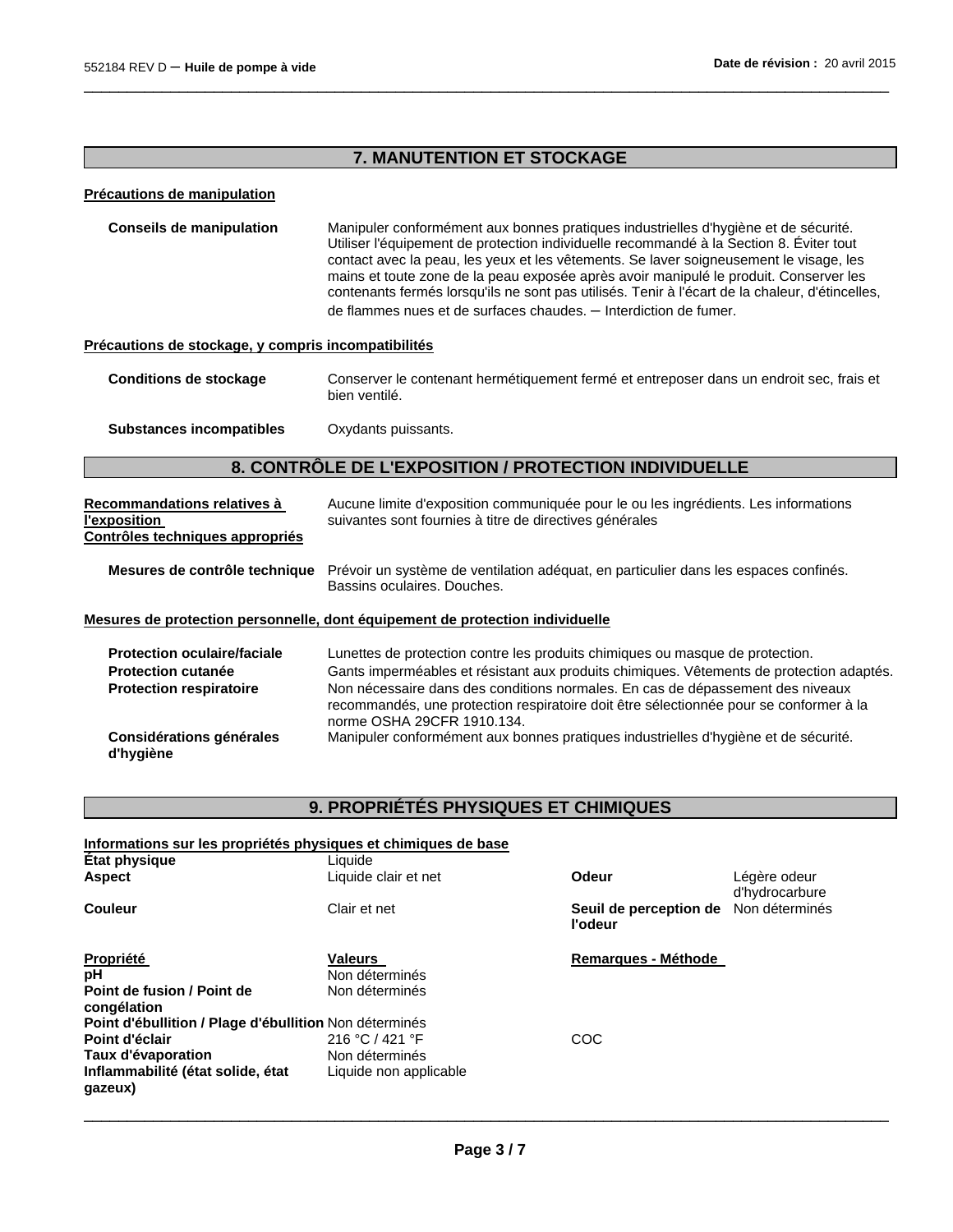| Non déterminés |
|----------------|
| Non déterminés |
| Non déterminés |
| Non déterminés |
| 0.9158         |
| Négligeable    |
| Non déterminés |
| Non déterminés |
| Non déterminés |
| Non déterminés |
| Non déterminés |
| Non déterminés |
| Non déterminés |
| Non déterminés |
|                |

**Densité relative** 0,9158 à 15,5 °C (60 °F)

# **10. STABILITÉ ET RÉACTIVITÉ**

 $\Box$ 

#### **Réactivité**

Non réactif dans des conditions normales.

# **Stabilité chimique**

Stable dans les conditions de stockage recommandées.

#### **Risque de réactions dangereuses**

Aucun dans des conditions de traitement normales.

**Risques de polymérisation** Aucune polymérisation dangereuse.

#### **Conditions à éviter**

Conserver à l'écart de substances incompatibles. Tenir hors de portée des enfants.

#### **Substances incompatibles**

Oxydants puissants.

#### **Produits de décomposition dangereux**

Fumée, monoxyde de carbone, dioxyde de carbone, aldéhydes et autres produits de combustion incomplète, notamment les oxydes d'azote et de soufre.

# **11. DONNÉES TOXICOLOGIQUES**

#### **Informations sur les voies d'exposition potentielles**

#### **Informations sur le produit**

| <b>Contact oculaire</b> | Eviter tout contact avec les yeux. |
|-------------------------|------------------------------------|
|                         |                                    |

**Contact cutané** Éviter tout contact avec la peau.

**Inhalation** Éviter de respirer des vapeurs ou brouillards.

**Ingestion Ne pas ingérer.** 

# **Informations sur les composants**

Non disponibles

# **Informations sur les effets physiques, chimiques et toxicologiques**

**Symptômes** Voir la Section 4 de cette FS.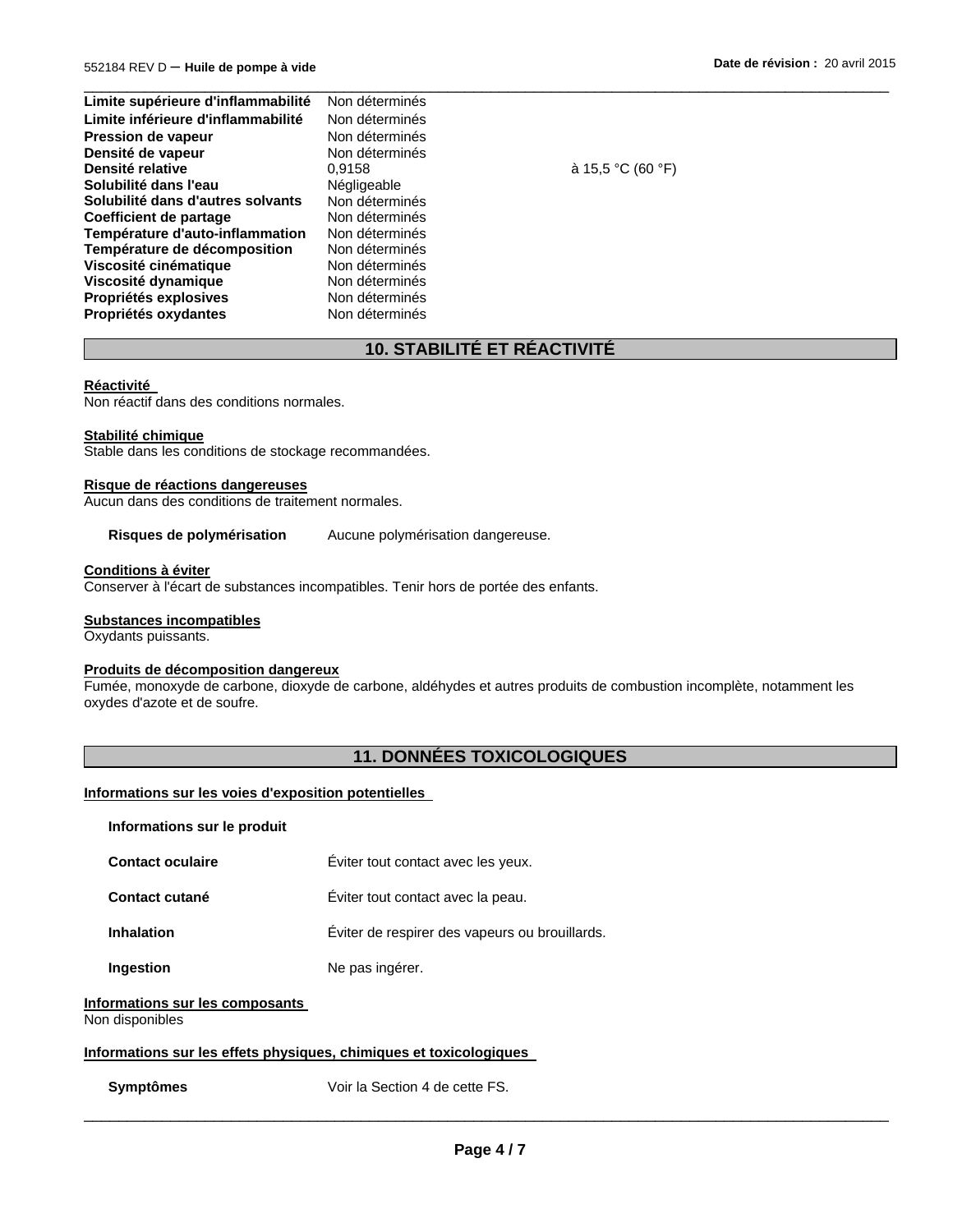# **Effets différés, immédiats et chroniques de l'exposition à court et à long terme**

**Cancérogénicité** Le composant ci-dessous appartient à la famille des pétroles, qui s'est révélé contenir des substances cancérogènes en fonction du niveau de raffinage. La classification cancérogène ne s'applique pas obligatoirement s'il peut être démontré que la substance contient moins de 3 % d'extrait de diméthylsulfoxyde.

| Nom chimique                    | ACGIH | CIRC   | <b>NTP</b> | <b>OSHA</b> |
|---------------------------------|-------|--------|------------|-------------|
| Distillats paraffiniques lourds | A2    | Groupe |            |             |
| (pétrole), hydrotraités         |       |        |            |             |
| 64742-54-7                      |       |        |            |             |

 $\Box$ 

#### **Légende**

*ACGIH (American Conference of Governmental Industrial Hygienists)* – *Conférence américaine des hygiénistes industriels gouvernementaux* 

*A2* – *Risque cancérogène pour l'homme* 

*CIRC (Centre international de recherche sur le cancer)* 

*Groupe 1* – *Cancérogène pour l'homme* 

*OSHA (Occupational Safety and Health Administration of the US Department of Labor)* 

*<sup>X</sup>* – *Présent* 

#### **Valeurs numériques de toxicité**

Non déterminés

# **12. DONNÉES ÉCOLOGIQUES**

## **Écotoxicité**

Le produit n'est pas classé comme étant dangereux pour l'environnement. Toutefois, cela n'exclut pas la possibilité que des déversements, en grande quantité ou fréquents, puissent avoir un effet néfaste ou nocif sur l'environnement.

#### **Informations sur les composants**

| Nom chimique                    | Algues/plantes aguatiques | Poisson                        | Toxicité pour les<br>microorganismes | Crustacés               |
|---------------------------------|---------------------------|--------------------------------|--------------------------------------|-------------------------|
| Distillats paraffiniques lourds |                           | 5000 : 96 h truite arc-en-ciel |                                      | 1000 : 48 h puce d'eau  |
| (pétrole), hydrotraités         |                           | (Oncorhynchus mykiss) mg/l     |                                      | magna (Daphnia magna)   |
| 64742-54-7                      |                           | LC50                           |                                      | $mq/l$ CE <sub>50</sub> |

#### **Persistance/Dégradabilité**

Non déterminée

#### **Bioaccumulation**

Non déterminée

#### **Mobilité**

Non déterminés

#### **Autres effets néfastes**

Non déterminés

# **13. CONSIDÉRATIONS RELATIVES À L'ÉLIMINATION**

#### **Méthodes de traitement des déchets**

| Elimination des déchets      | Le produit doit être éliminé conformément aux lois et réglementations locales, régionales et<br>nationales en vigueur. |
|------------------------------|------------------------------------------------------------------------------------------------------------------------|
| <b>Emballages contaminés</b> | Le produit doit être éliminé conformément aux lois et réglementations locales, régionales et<br>nationales en vigueur. |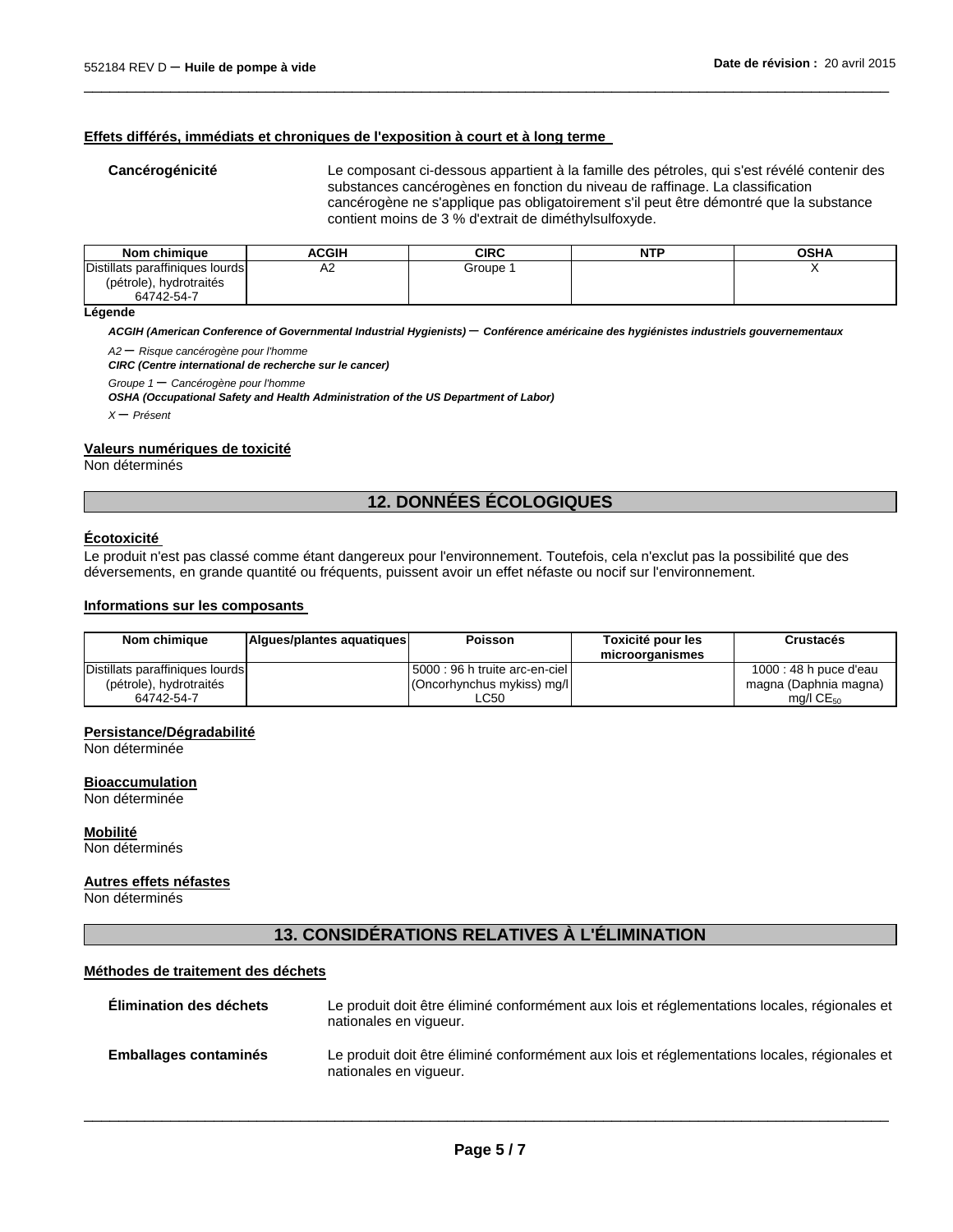# **14. INFORMATIONS RELATIVES AU TRANSPORT**

 $\Box$ 

| Remarque    | Voir le document d'expédition actuel pour prendre connaissance des informations de<br>transport les plus actuelles, y compris les éventuelles exemptions et circonstances<br>spéciales. |
|-------------|-----------------------------------------------------------------------------------------------------------------------------------------------------------------------------------------|
| <u>DOT</u>  | Non réglementé                                                                                                                                                                          |
| <u>IATA</u> | Non réglementé                                                                                                                                                                          |
| <b>IMDG</b> | Non réglementé                                                                                                                                                                          |
|             | <b>15. INFORMATIONS RÉGLEMENTAIRES</b>                                                                                                                                                  |

# **Inventaires internationaux**

| Nom<br>ı chimiaue               | <b>TSCA</b> | DSL | <b>NDSL</b> | <b>EINECS</b> | <b>ELINCS</b> | ENCS    | <b>IECSC</b> | <b>KECL</b> | <b>PICCS</b> | <b>AICS</b> |
|---------------------------------|-------------|-----|-------------|---------------|---------------|---------|--------------|-------------|--------------|-------------|
| Distillats paraffiniques lourds | Présent     |     |             | Présent       |               | Présent |              | Présent     |              |             |
| hydrotraités<br>(pétrole)       |             |     |             |               |               |         |              |             |              |             |

#### **Légende :**

*TSCA (Toxic Substances Control Act) - Inventaire conforme à la Section 8(b) de la loi sur le Contrôle des substances toxiques - États-Unis* 

*DSL/NDSL (Domestic Substances List / Non-Domestic Substances List) - Liste intérieure des substances / Liste extérieure des substances - Canada* 

*EINECS/ELINCS (European Inventory of Existing Chemical Substances / European List of Notified Chemical Substances) - Inventaire européen des substances chimiques existantes / Liste européenne des substances chimiques notifiées* 

*ENCS (Existing and New Chemical Substances) - Substances chimiques existantes et nouvelles - Japon* 

*IECSC (Inventory of Existing Chemical Substances in China) - Inventaire des substances chimiques existantes en Chine* 

*KECI (Korea Existing Chemicals Inventory) - Inventaire des substances chimiques existantes en Corée* 

*PICCS (Philippines Inventory of Chemicals and Chemical Substances) - Inventaire des produits et substances chimiques des Philippines)* 

*AICS (Australian Inventory of Chemical Substances) - Inventaire australien des substances chimiques* 

#### **Réglementations fédérales des États-Unis**

#### **CERCLA**

Ce produit, tel que fourni, ne contient aucune substance réglementée en tant que substance dangereuse en vertu du Comprehensive Environmental Response Compensation and Liability Act (CERCLA) (loi générale sur l'intervention, l'indemnisation et la responsabilité en matière d'environnement) (40 CFR 302) ou du Superfund Amendments and Reauthorization Act (SARA) (loi portant modification et réautorisation du Fonds spécial pour l'environnement) (40 CFR 355).

#### **SARA 313**

Section 313 du Titre III de la loi de 1986 portant modification et réautorisation du Fonds spécial pour l'environnement (SARA, Superfund Amendments and Reauthorization Act). Ce produit ne contient pas de substances chimiques soumises à des exigences de déclaration en vertu de la loi et de la Partie 372 du Titre 40 du Code des règlements fédéraux (CFR, Code of Federal Regulations).

#### **CWA (Clean Water Act)**

Ce produit ne contient aucune substance réglementée en tant que substance polluante en vertu du Clean Water Act (CWA) (Loi sur la protection de l'eau) (40 CFR 122.21 et 40 CFR 122.42).

#### **Réglementations étatiques des**

**États-Unis** 

#### **Proposition 65 de la Californie**

Ce produit ne contient aucune substance chimique visée par la Proposition 65.

#### **Réglementations étatiques des États-Unis sur le droit à l'information**

Ce produit ne contient aucune substance soumise aux lois d'États sur le droit à l'information